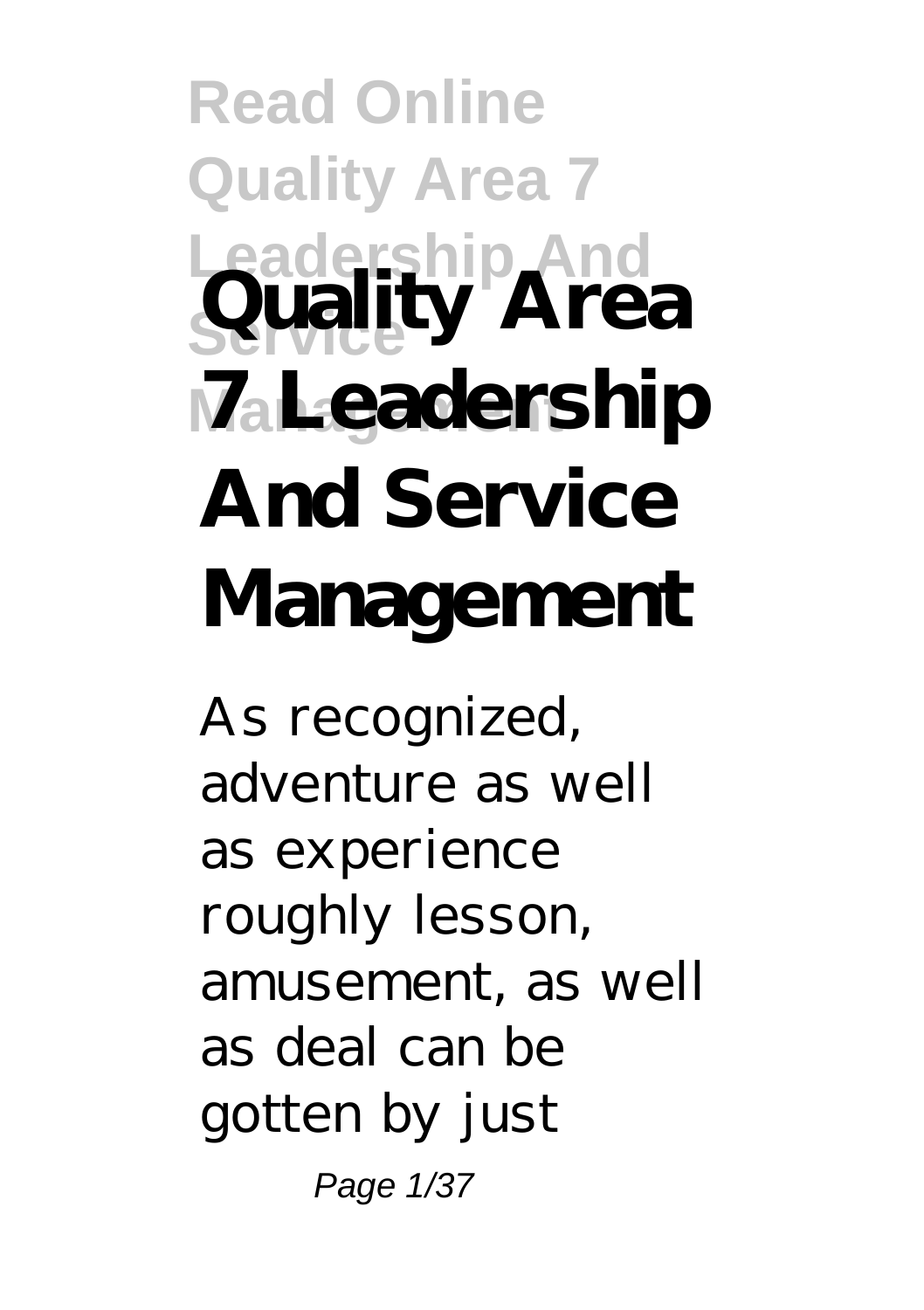**Read Online Quality Area 7 Leadership And** checking out a **books** quality area 7 leadership and **service management** then it is not directly done, you could say yes even more more or less this life, roughly the world.

We give you this proper as capably as simple quirk to Page 2/37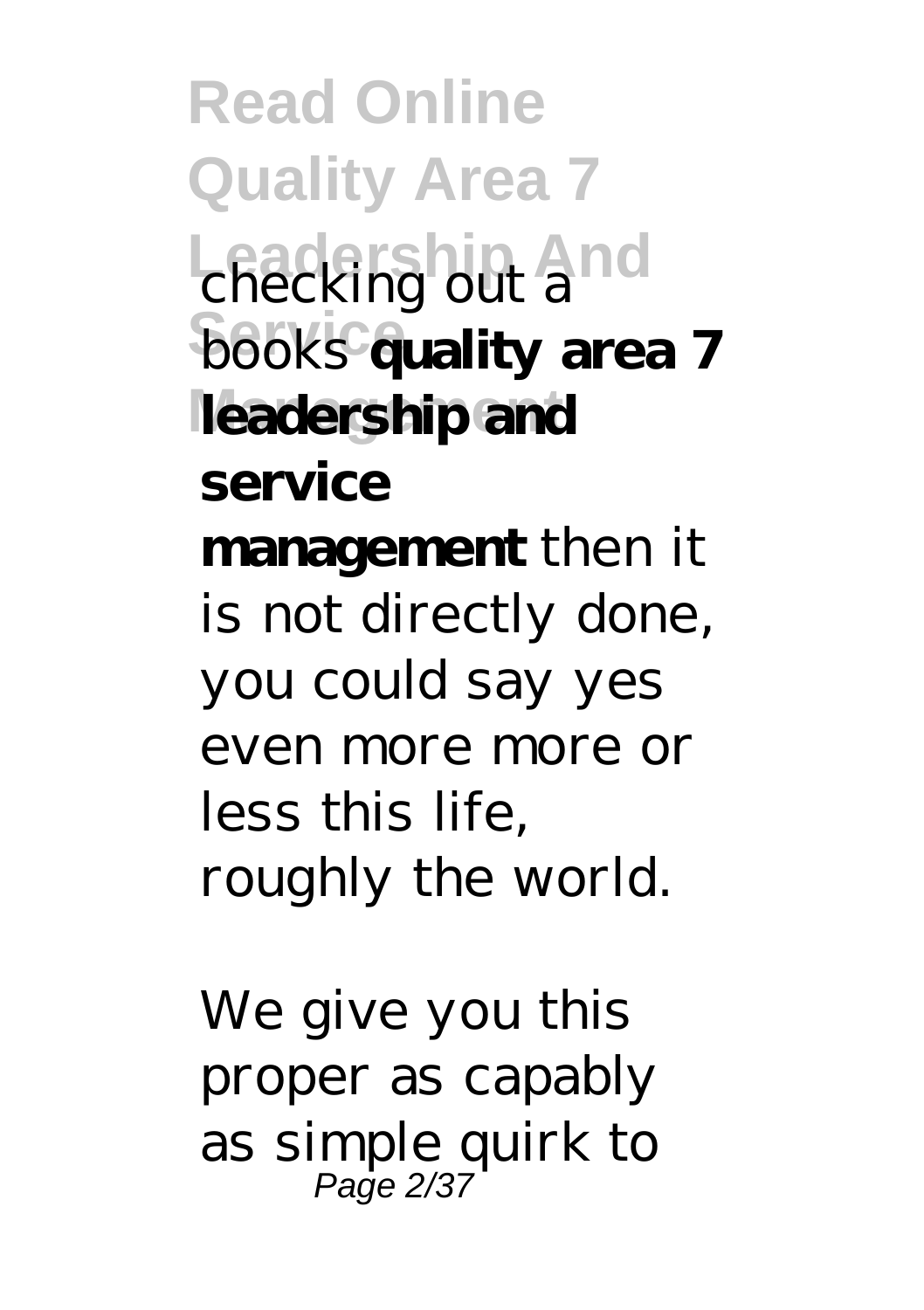**Read Online Quality Area 7** get those all. We **Service** provide quality area **Management** 7 leadership and service management and numerous ebook collections from fictions to scientific research in any way. among them is this quality area 7 leadership and service management that Page 3/37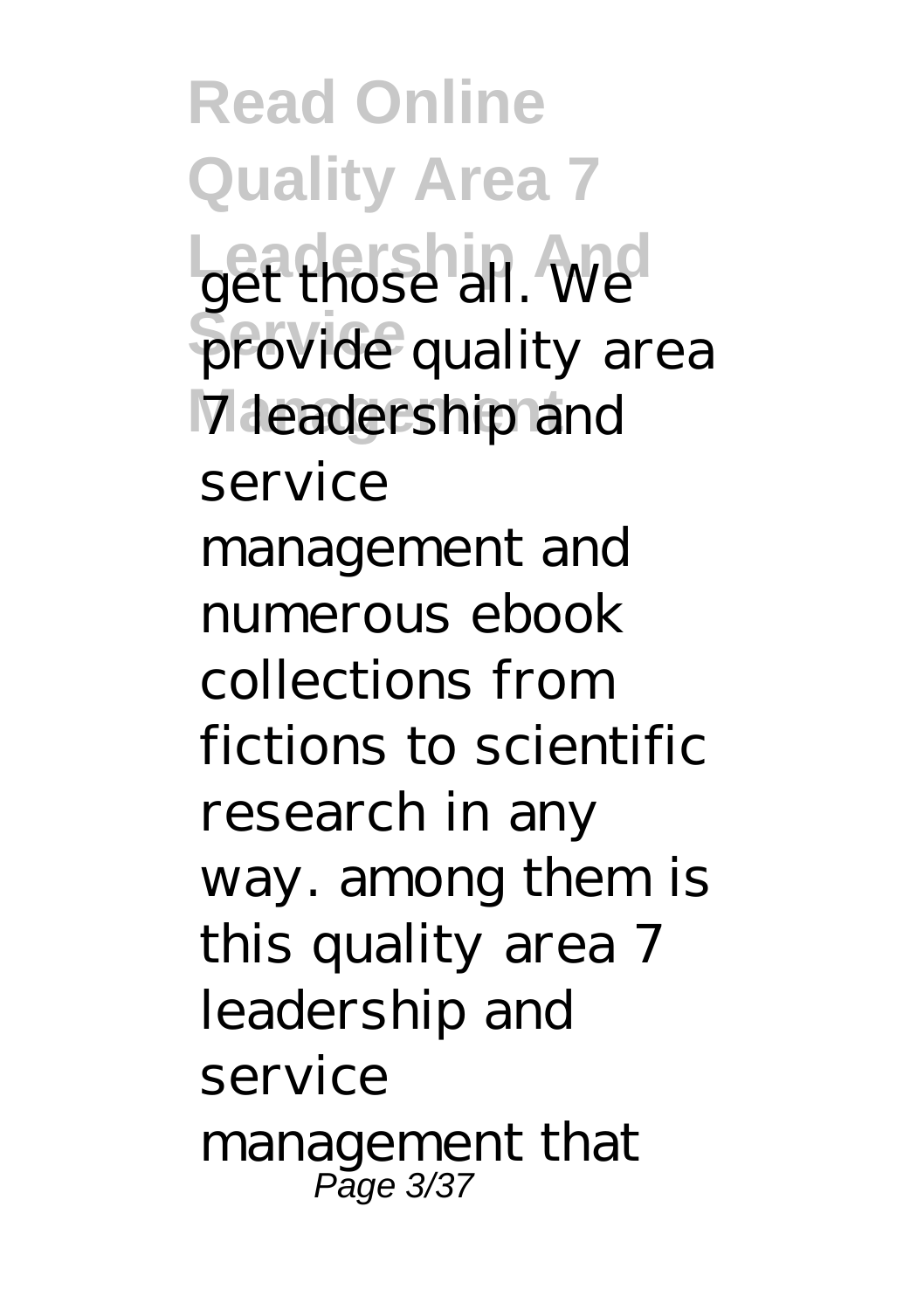**Read Online Quality Area 7** Leadership And partner. **Management**

Nook Ereader App: Download this free reading app for your iPhone, iPad, Android, or Windows computer. You can get use it to get free Nook books as well as other types of Page 4/37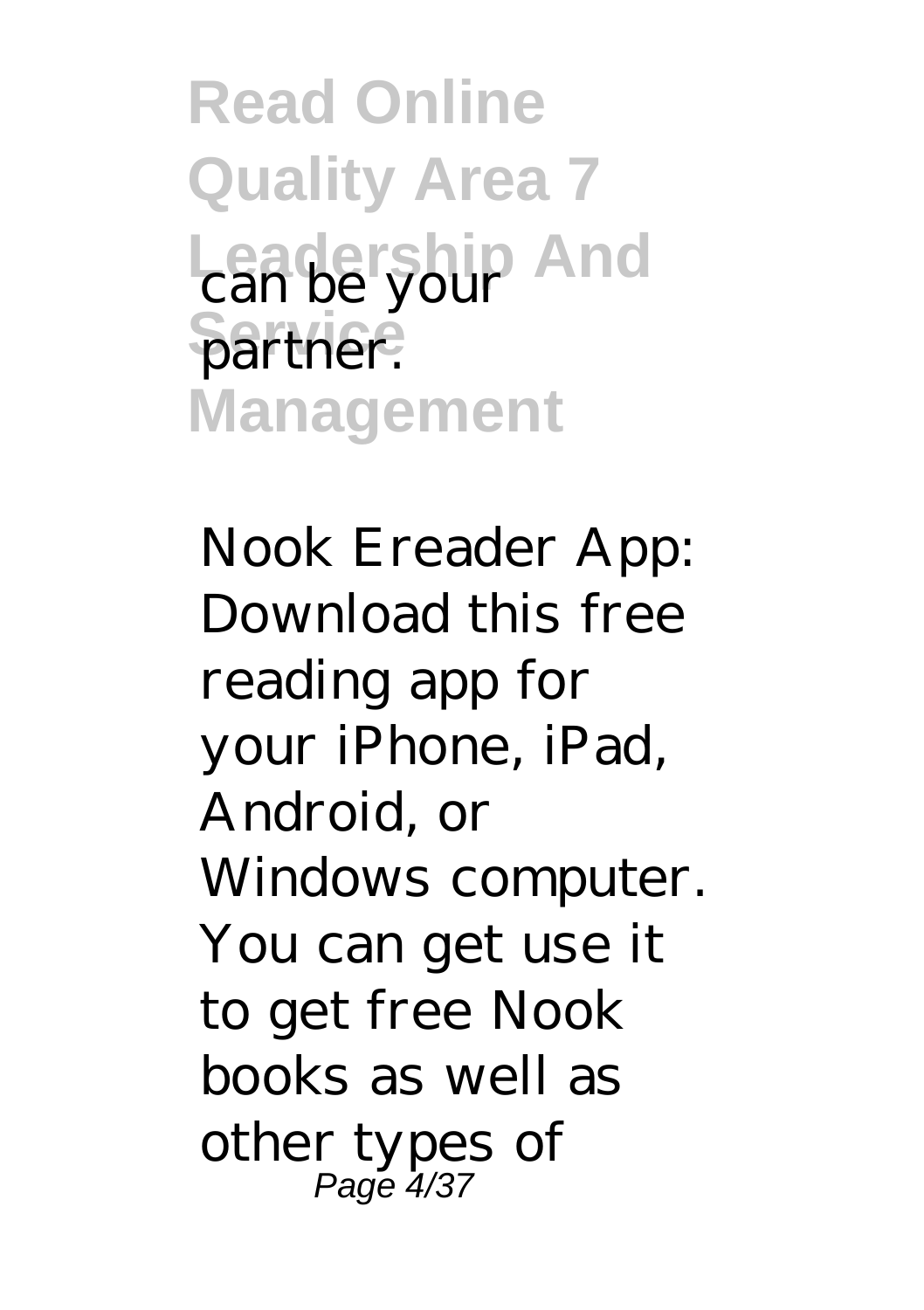**Read Online Quality Area 7** Leadership And **Service Management**

**Forum - Purpose Of Quality Area 7 - Leadership and Service ...** Leadership and service management (Quality Area 7) The NQS recognises the role effective Page 5/37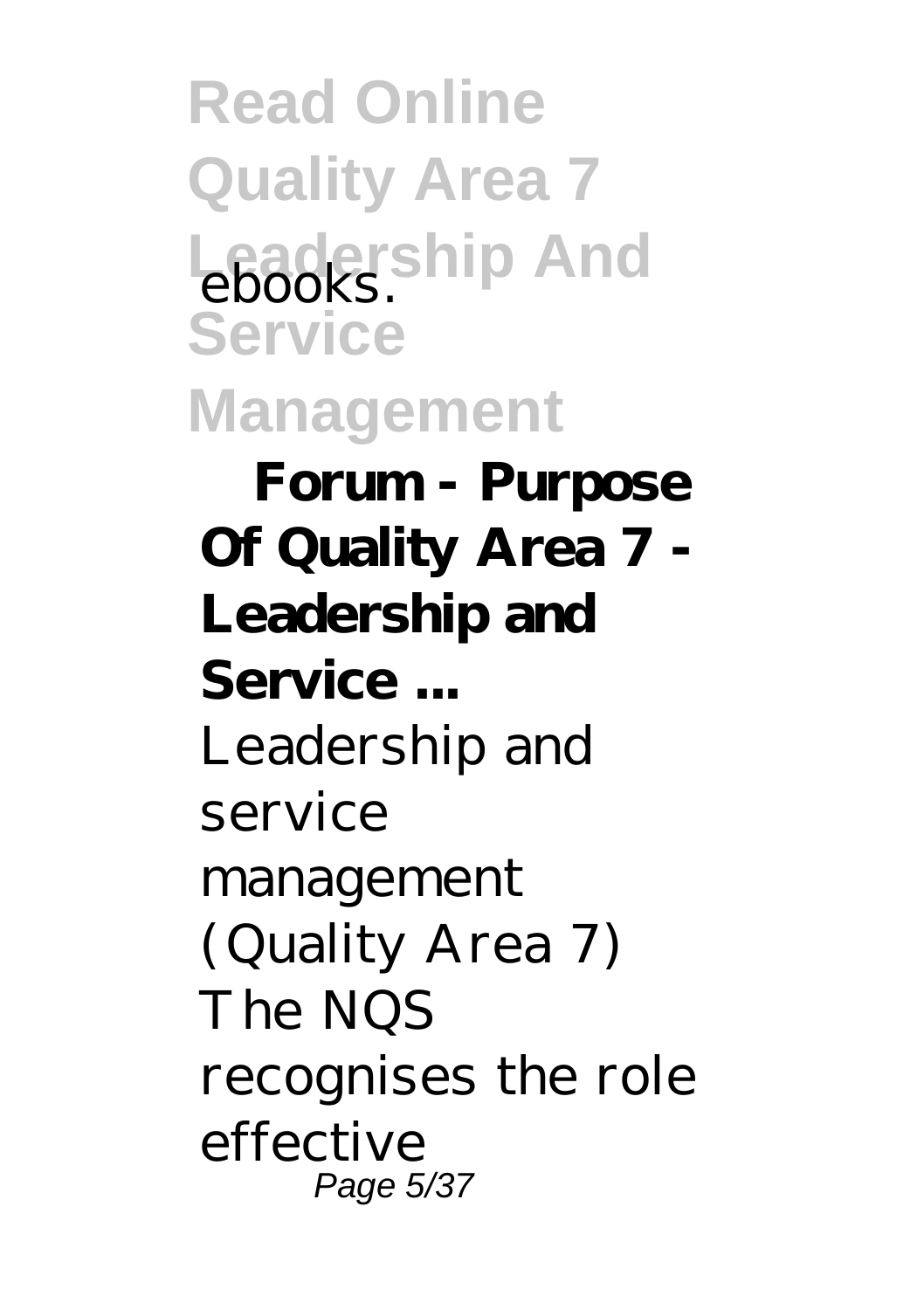**Read Online Quality Area 7 Leadership And** leadership, a **practical** commitment to quality improvement and administrative systems (such as policies, processes and procedures) have in guiding and supporting educators, coordinators and staff members to Page 6/37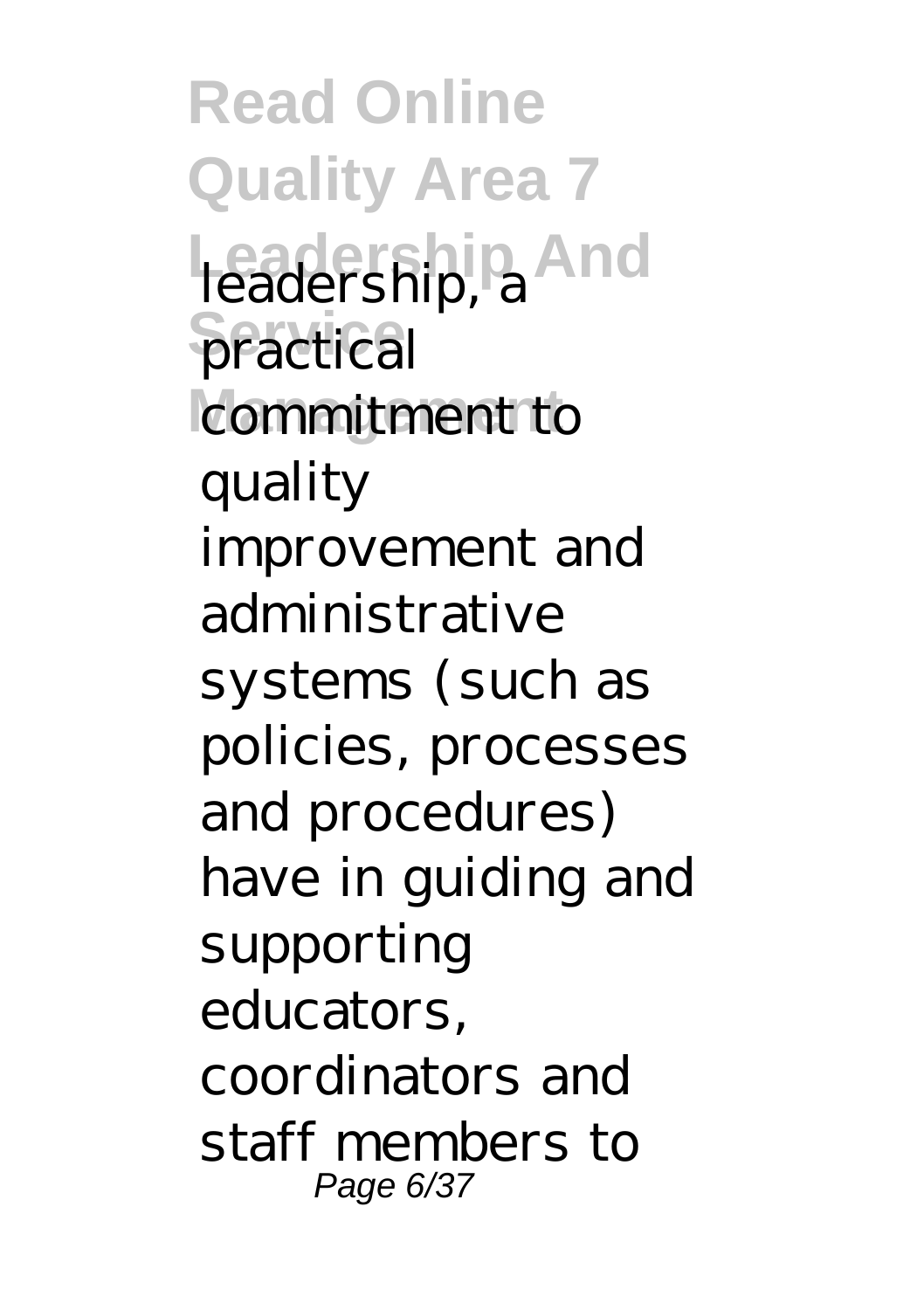**Read Online Quality Area 7** deliver quality nd education **Management QUALITY AREA 7 2018 - My Little Feet** Strength Quality Area 7 Leadership and Service Management Element/Standard How we do this well Standard 7.1 Effective leadership Page 7/37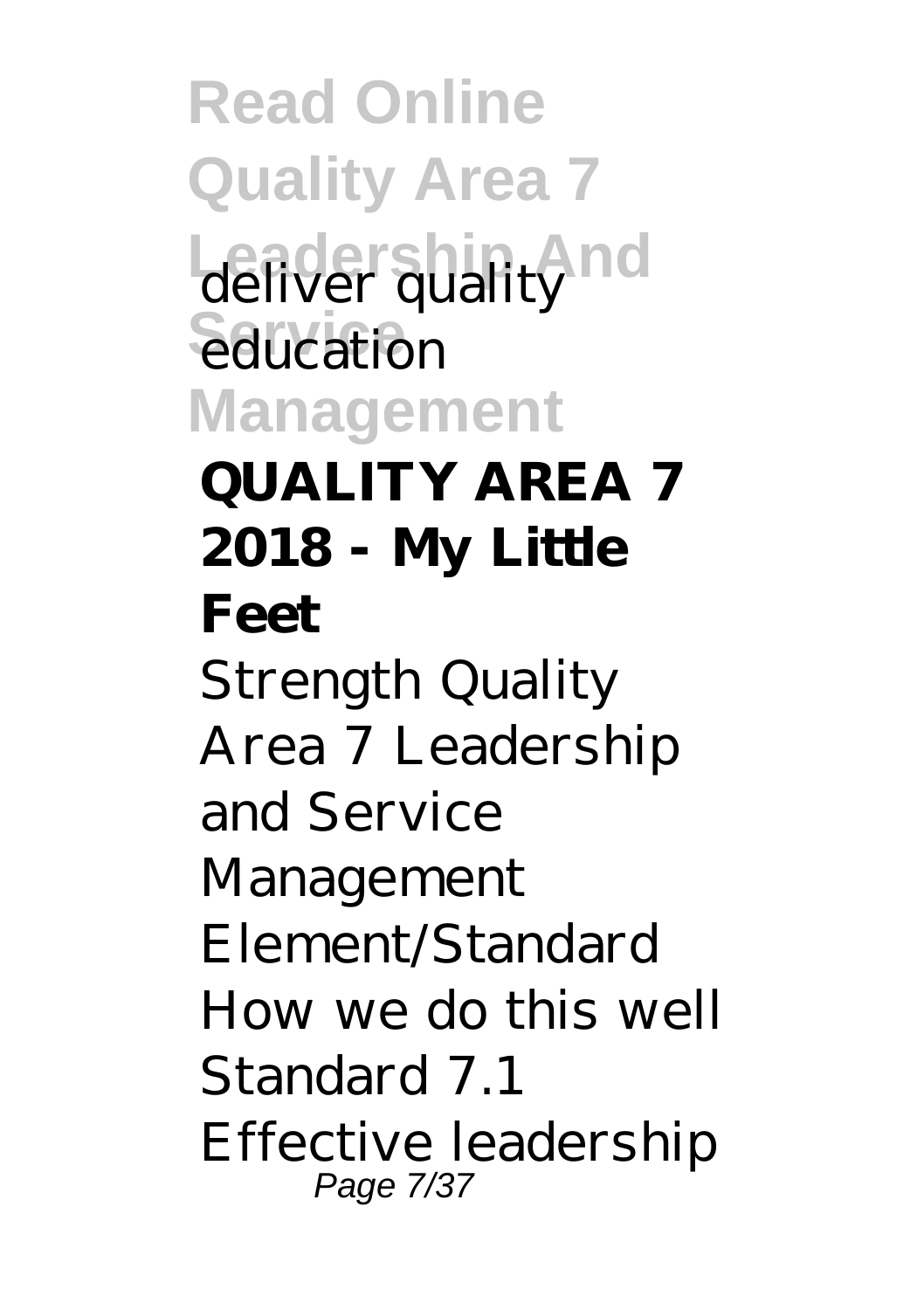**Read Online Quality Area 7 Leadership And** promotes **Serganisational** culture & builds a professional learning community Leadership in the curriculum areas is shared & through regular, weekly, staff meetings

**7 Leadership Qualities & Characteristics of** Page 8/37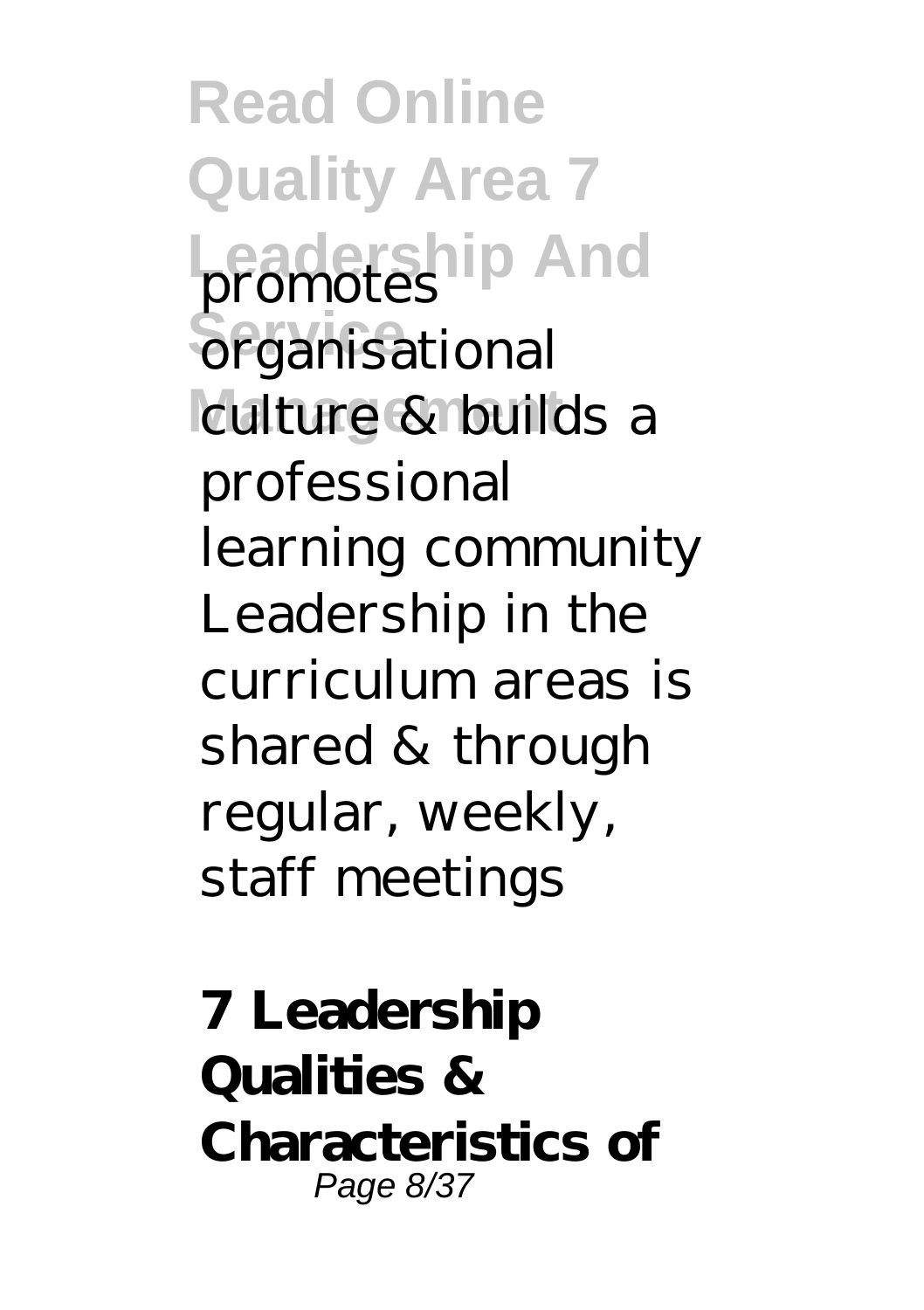**Read Online Quality Area 7 Leadership And Good Leaders ...** The purpose of **Management** Quality Area 7- Leadership and service management details that effective leadership and management of the orangisation takes part in the environment for the children's learning and development. Page 9/37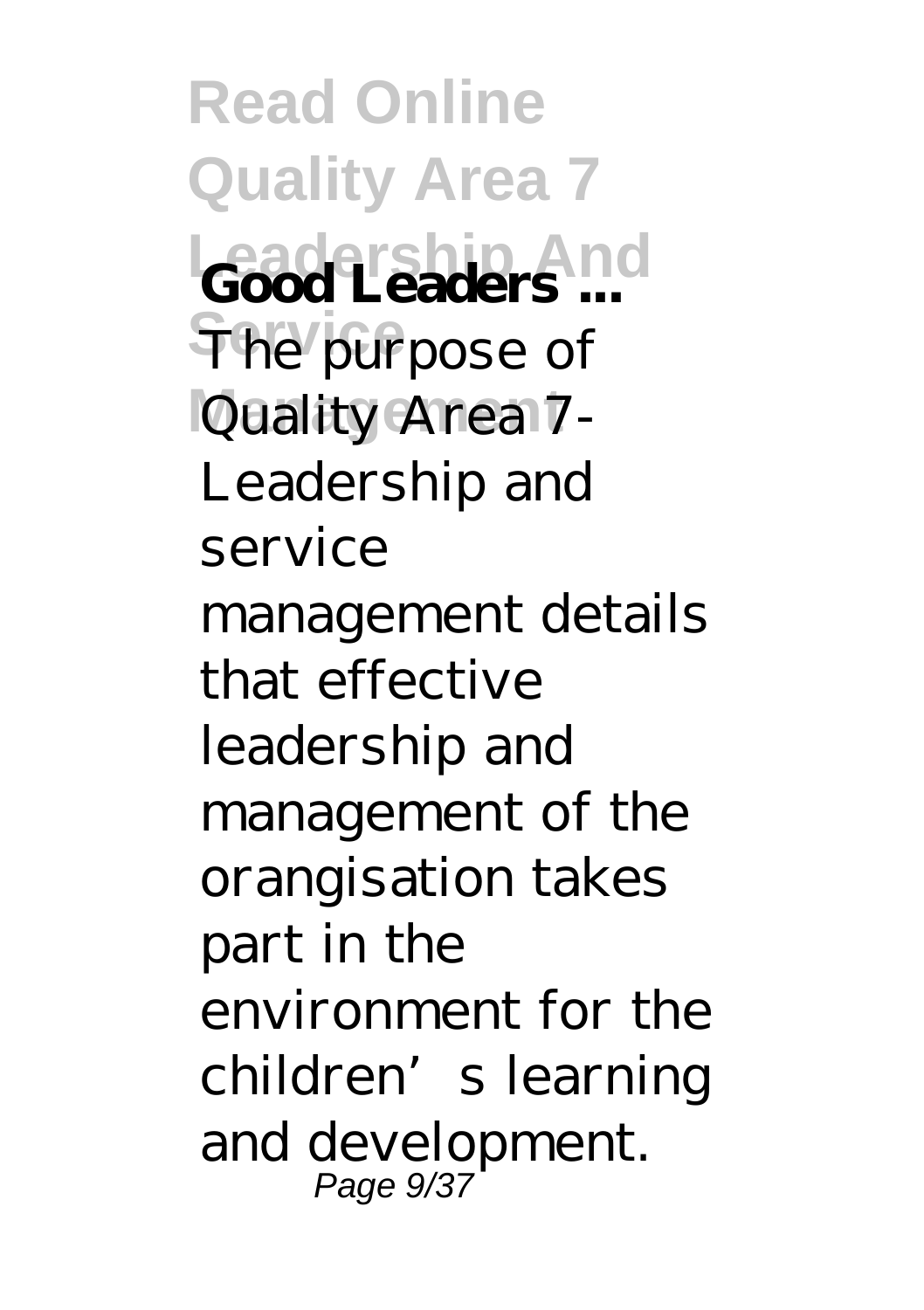**Read Online Quality Area 7 Leadership And Service Quality Area 7 - Governance and Leadership - Early ...**

Quality Area 7 focuses on effective leadership and governance of the service to establish and maintain quality environments for children's learning and development. Page 10/37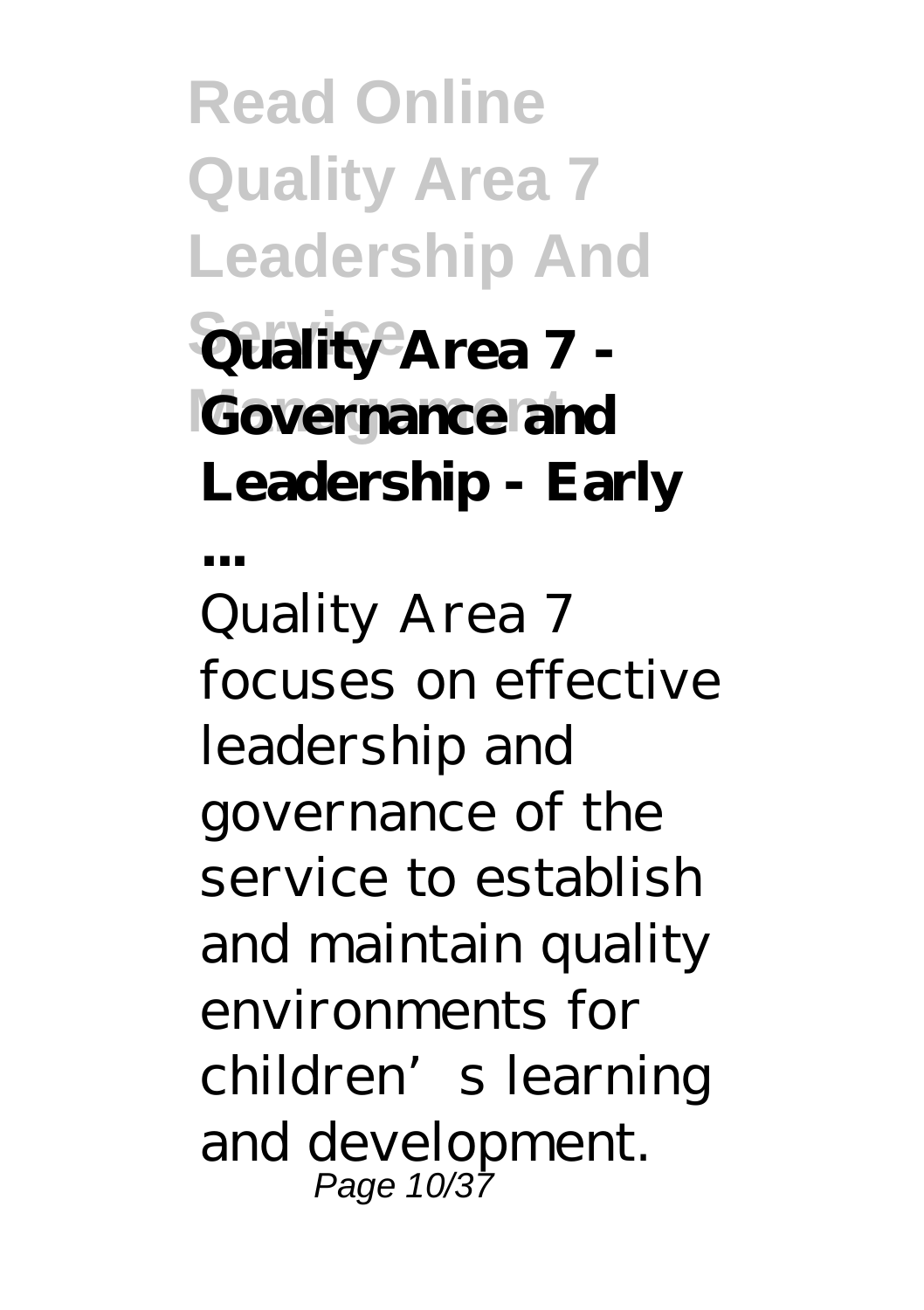**Read Online Quality Area 7 Leadership And Service Leadership and Management management in education and care services** Quality Area 7 – Leadership and service management. I know it's not the most exciting topic, however strong leadership and managerial Page 11/37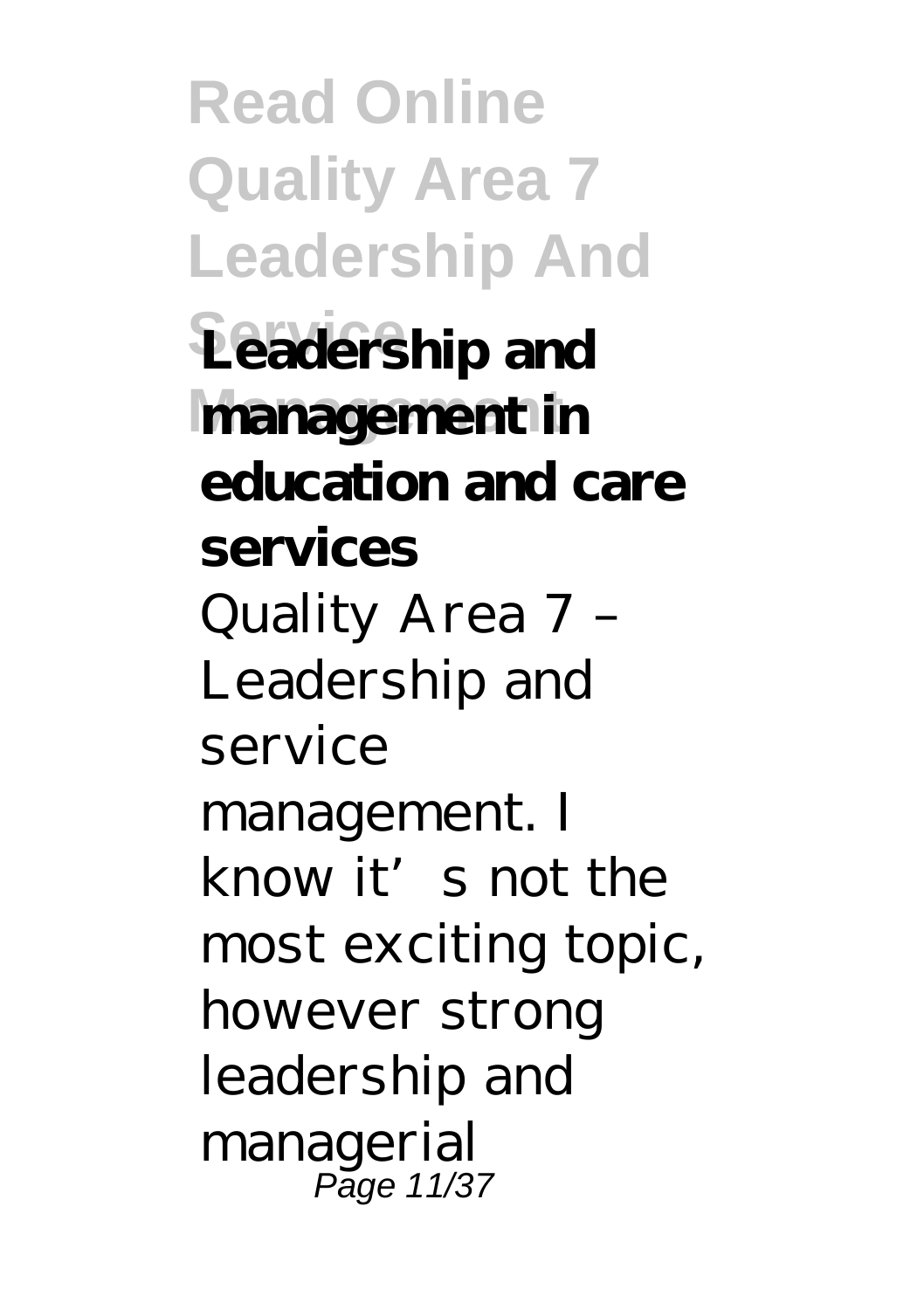**Read Online Quality Area 7** processes ties all the other Quality Areas together. It's like the old saying a strong captain makes the ship sail smoothly", but what makes a strong captain?

## **QUALITY AREA 7: LEADERSHIP AND SERVICE MANAGEMENT** Page 12/37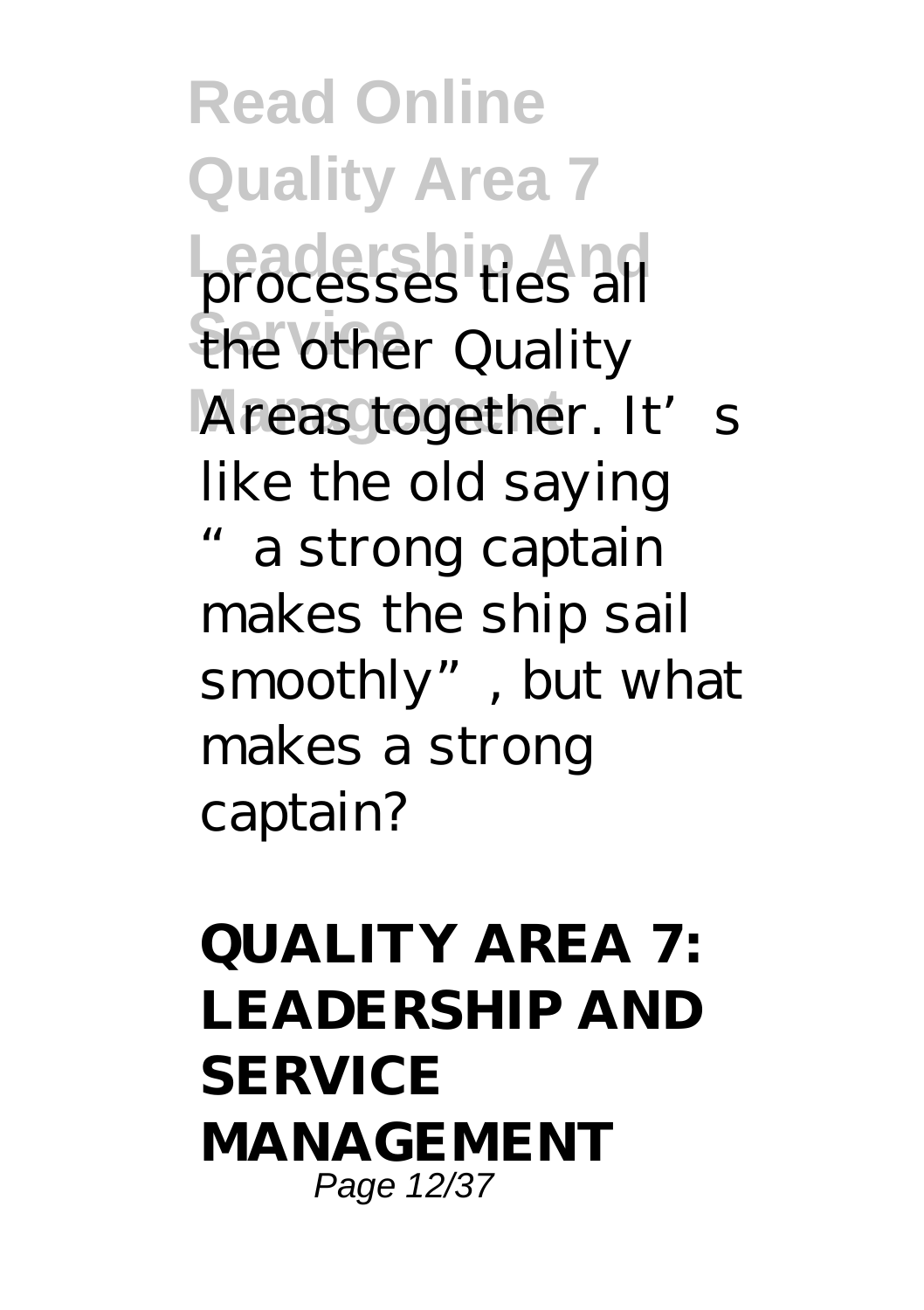**Read Online Quality Area 7 Leadership And** Quality Area 7 has two standards that focus onment governance and leadership at the service. There are three Exceeding themes that services will need to demonstrate for a standard to be rated Exceeding NQS. A rating of Exceeding NQS Page 13/37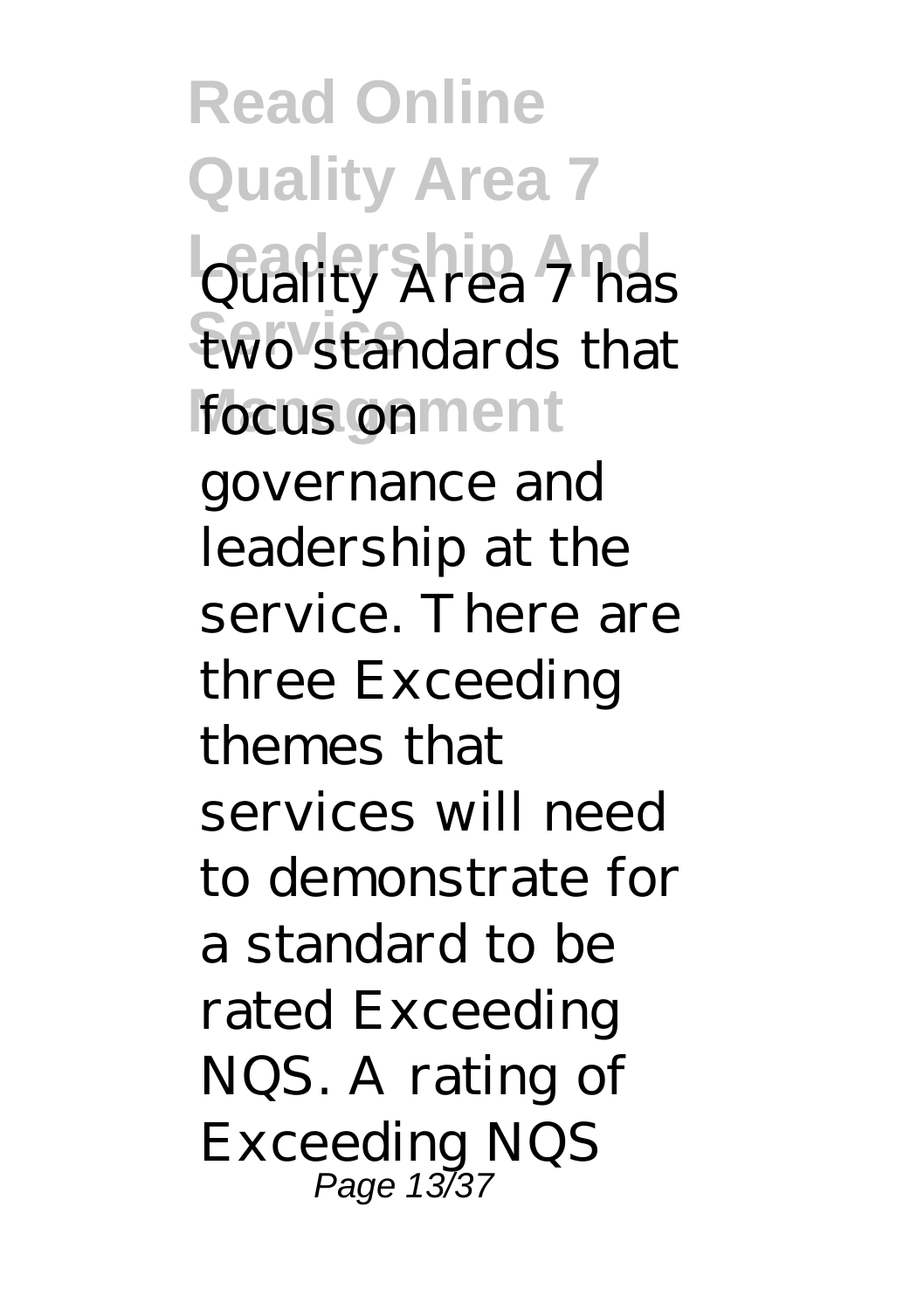**Read Online Quality Area 7 Leadership And** means going above and beyond what is expected at the Meeting NQS level for a standard.

**Quality Area 7- Governance and Leadership** Quality Area 7 – Governance and Leadership To achieve the best outcomes for Page 14/37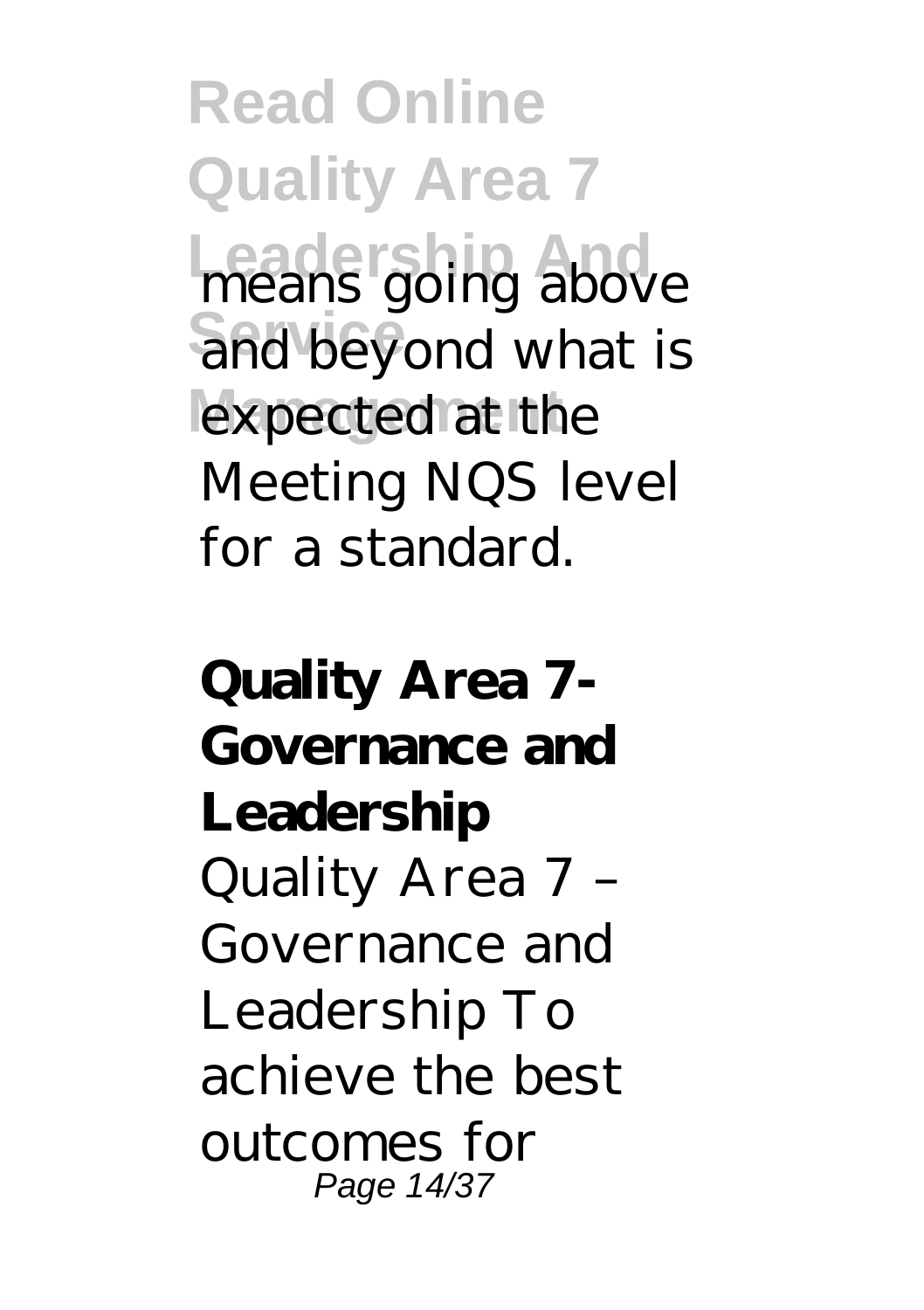**Read Online Quality Area 7 Leadership And** children and families, a service requires effective governance and leadership, a skilled and engaged workforce, sound administrative and risk management systems, well documented policies and procedures, and a safe and healthy learning Page 15/37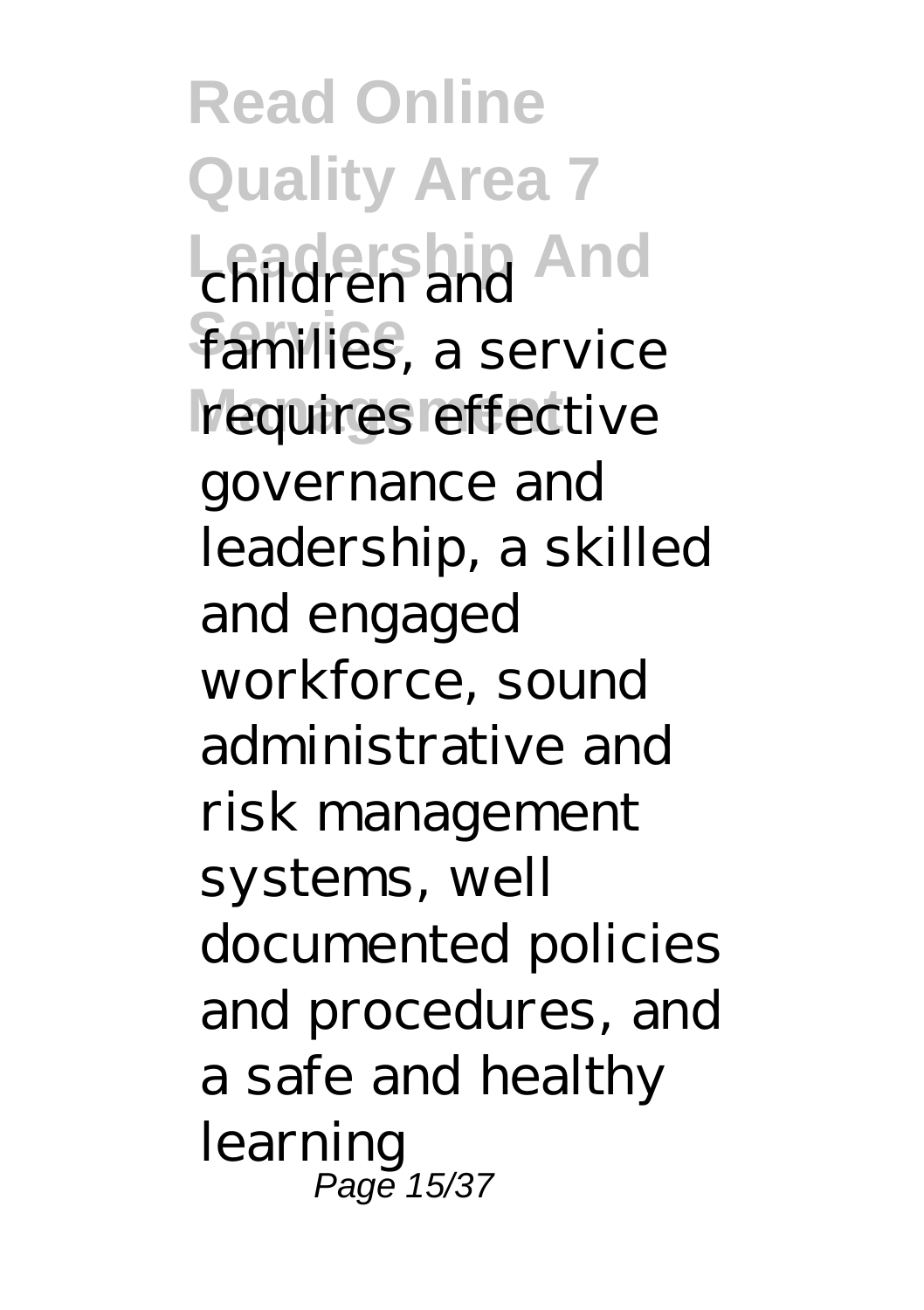**Read Online Quality Area 7 Leadership And** environment for **Service** children. **Management National Quality Standard | ACECQA** Until 7 years after child's last attendance Regulation 12, 183 Staff record Until 3 years after employee's last attendance Page 16/37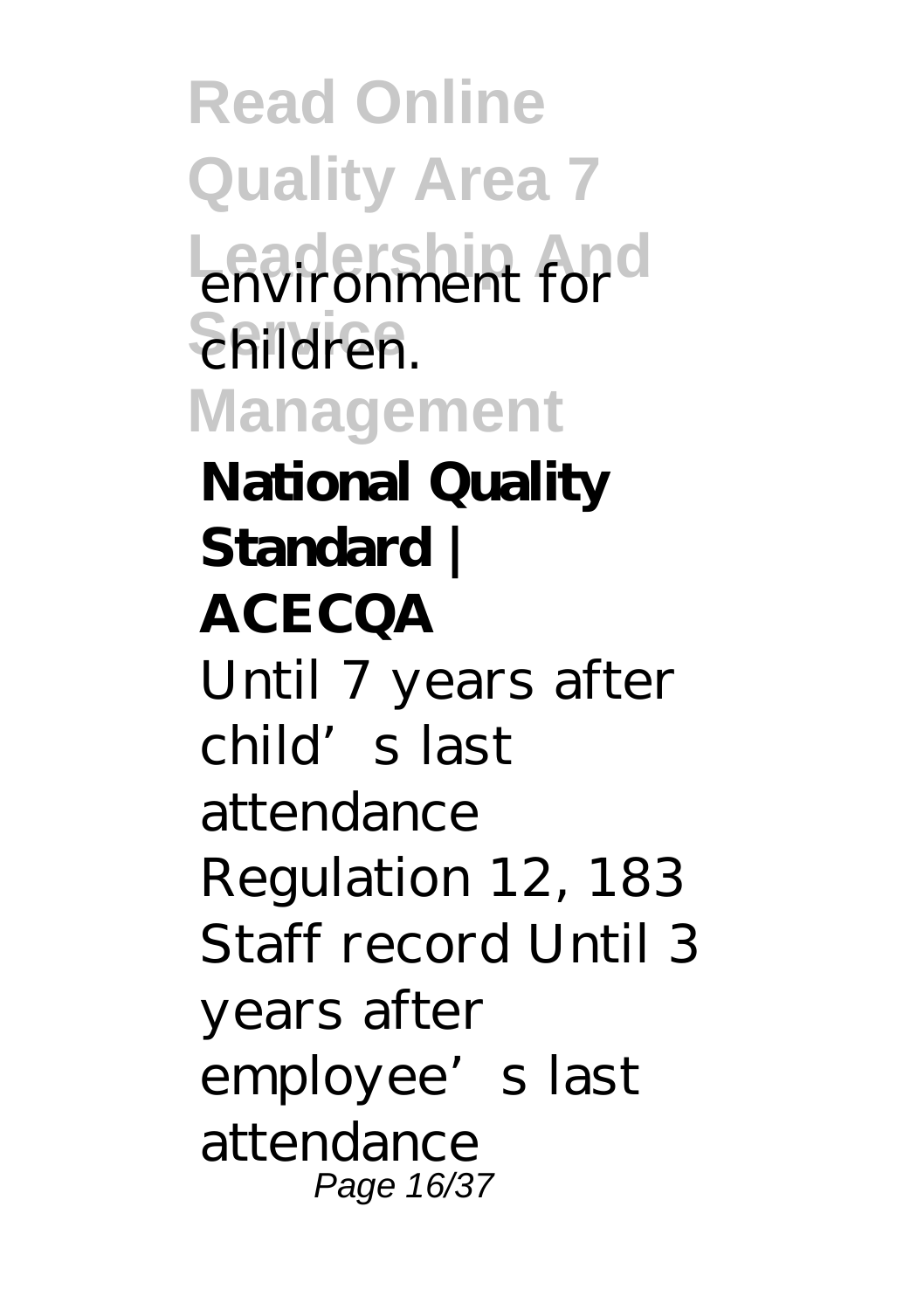**Read Online Quality Area 7 Regulation 14510** Record of access to early childhood teacher Until 3 years after child's last attendance Regulation 152 Record of educators working directly with children

**QUALITY AREA 7: LEADERSHIP AND SERVICE** Page 17/37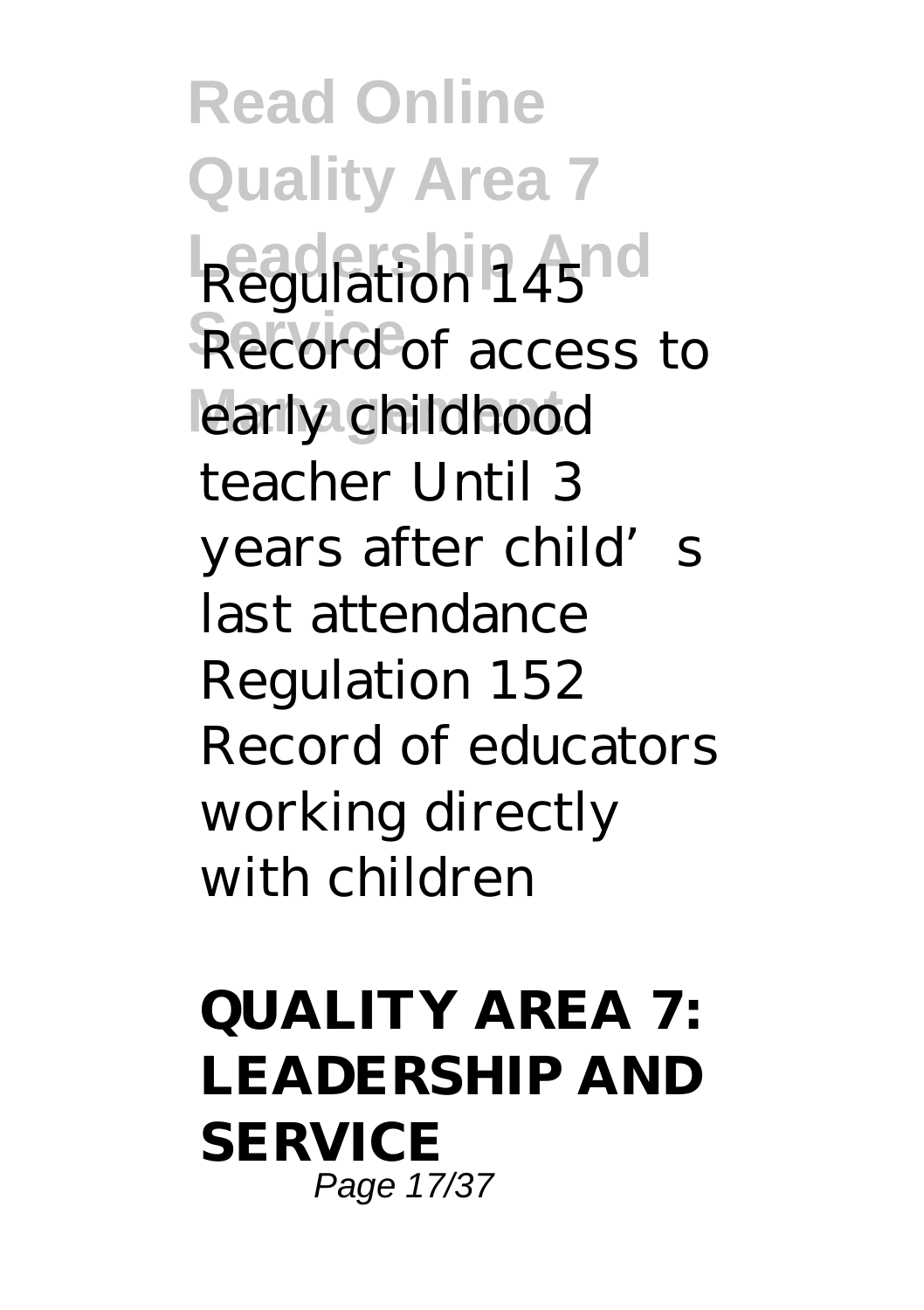**Read Online Quality Area 7 MANAGEMENT** Privacy ... **Management** Acknowledgement to Community Child Care Co-operative (NSW). QUALITY  $AREA$  7. LEADERSHIP AND **SERVICE** MANAGEMENT • Links to Education and Care Services National Regulations 2011: Page 18/37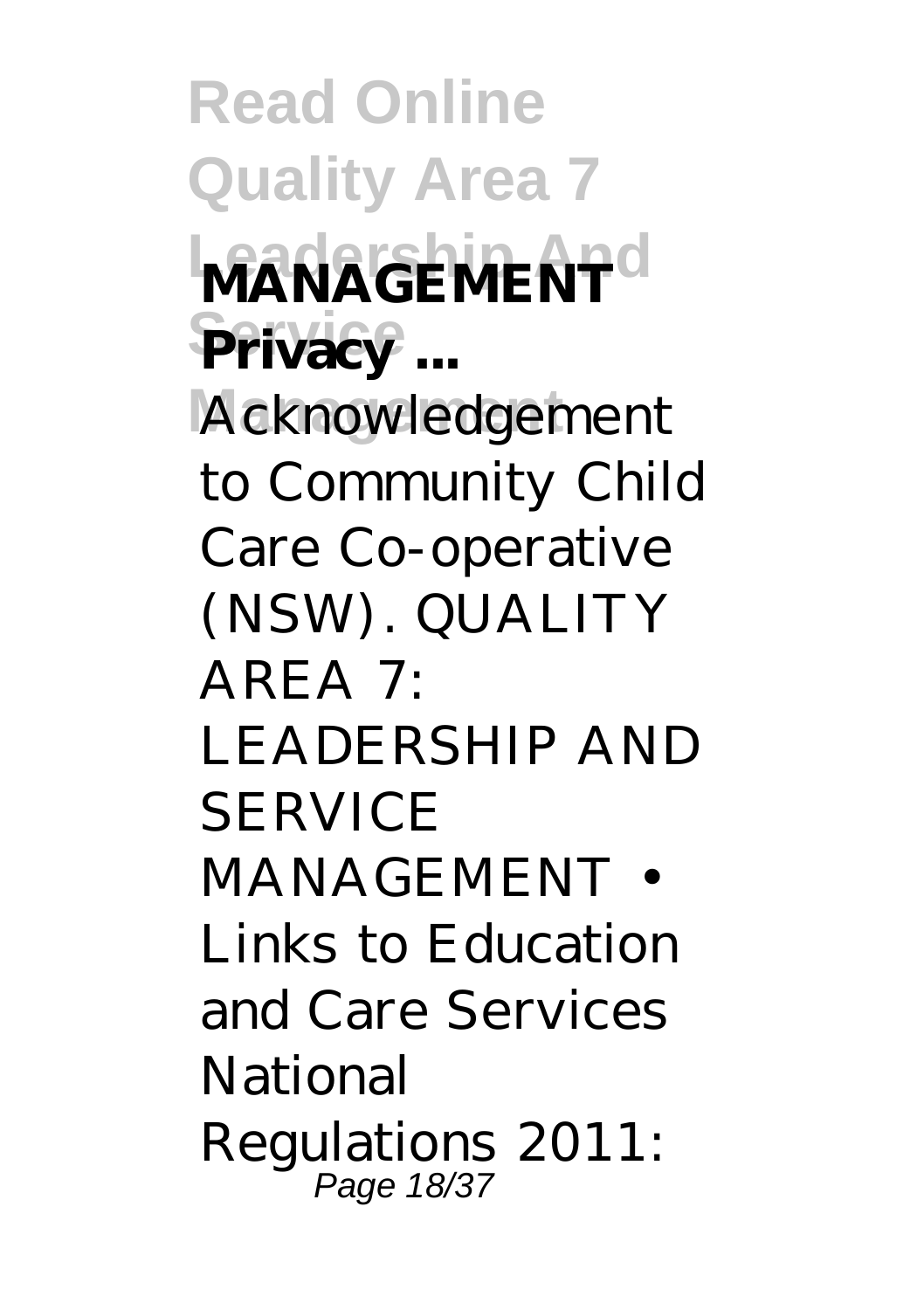**Read Online Quality Area 7 Leadership And Service** National Quality Standard<sup>1</sup>/Element: 7.2.2 Introduction Woden Early Childhood Centre (WECC) recognises the importance of a formal

**Quality Area 7 – Governance and leadership | ACECQA** Page 19/37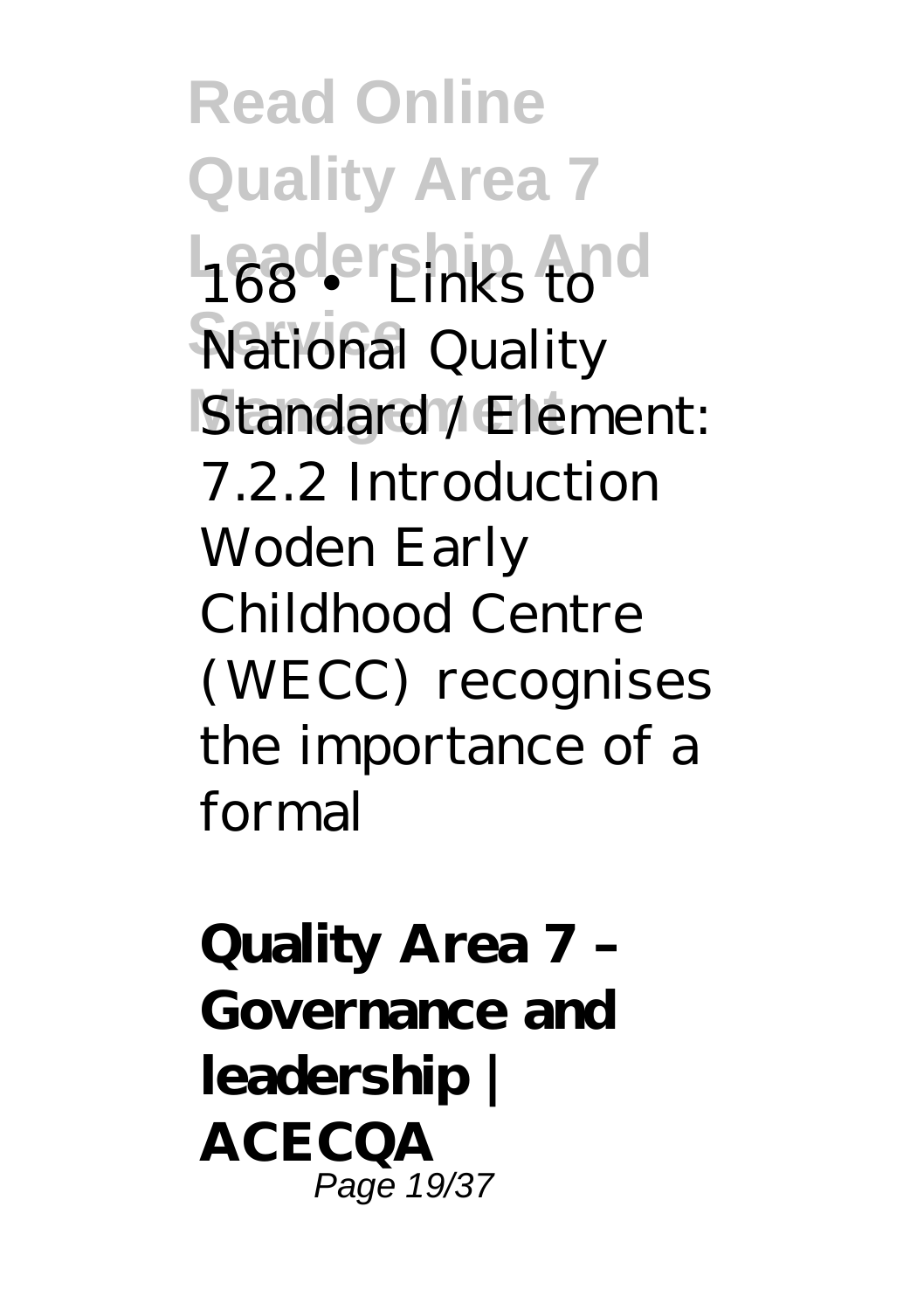**Read Online Quality Area 7 Quality Area 1:0** Educational program and t practice; Quality Area 2: Children's health and safety; Quality Area 3: Physical environment; Quality Area 4: Staffing arrangements; Quality Area 5: Relationships with Page 20/37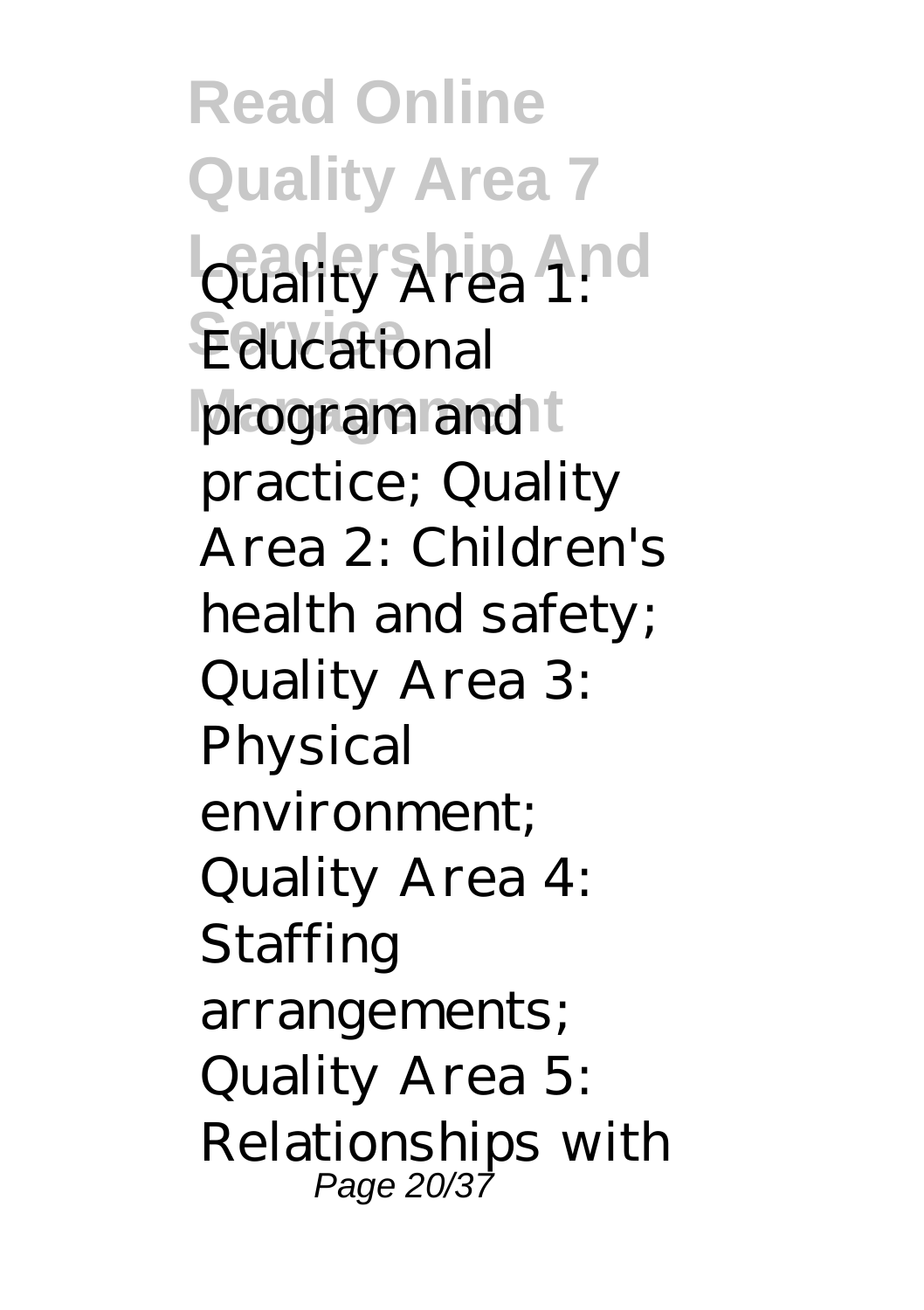**Read Online Quality Area 7** children; Quality Area 6: Collaborative<sup>t</sup> partnerships with families and communities; Quality Area 7: Governance and Leadership

**Topic 12 - Quality Area 7 - Leadership and service management** Page 21/37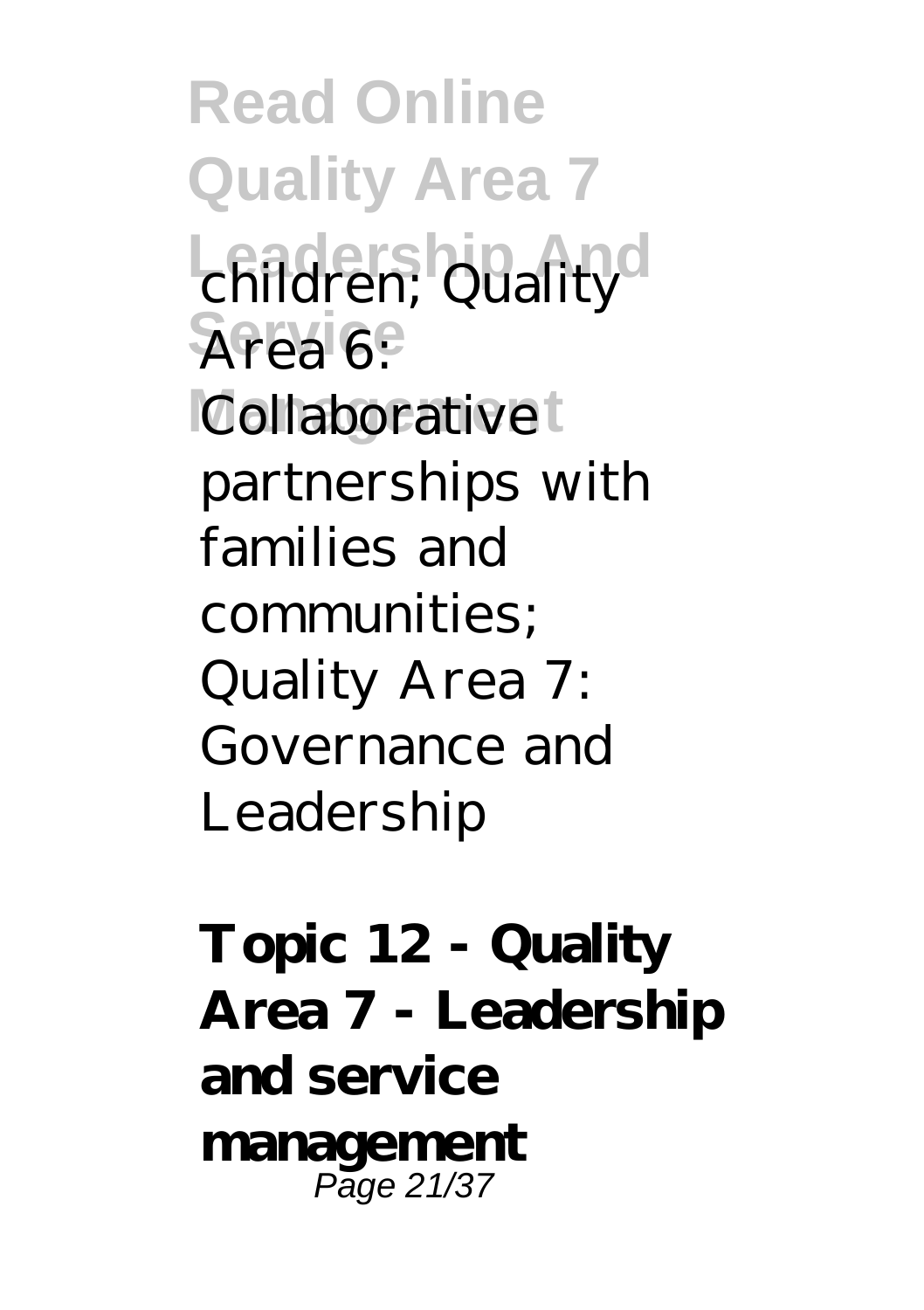**Read Online Quality Area 7 Leadership And** 7 Leadership Qualities of Great Leaders.meThe predominant quality of great leaders is that they think about the future most of the time. ... To think like a leader, you must practice idealization" in each area of your life. To get the

Page 22/37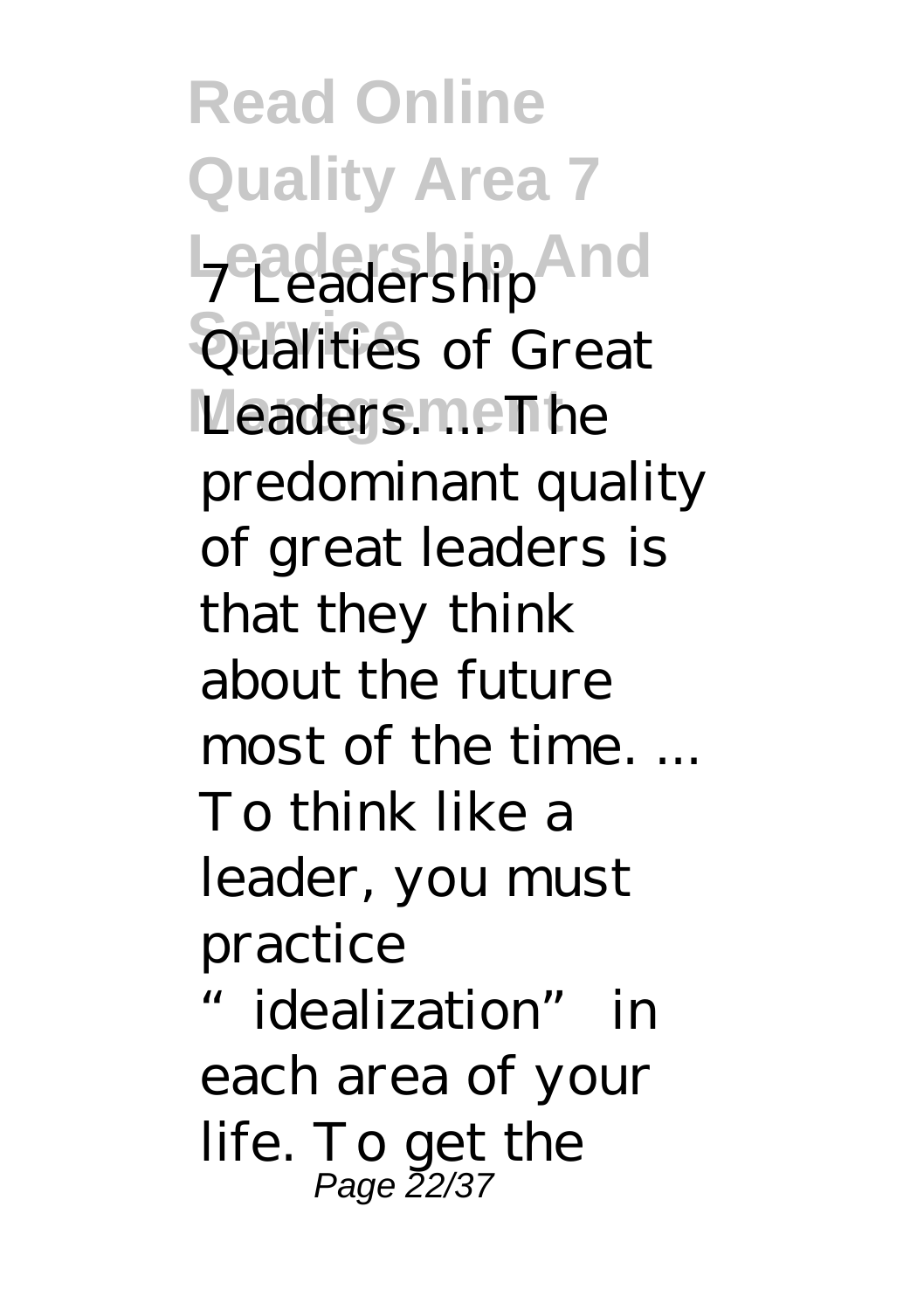**Read Online Quality Area 7 Leadership And** most out of the use **Sef** idealization, you should begin by imagining that you have no limitations at all ...

**Quality Area 7 Leadership and Service Management Element ...** Quality Area 7: Leadership and Page 23/37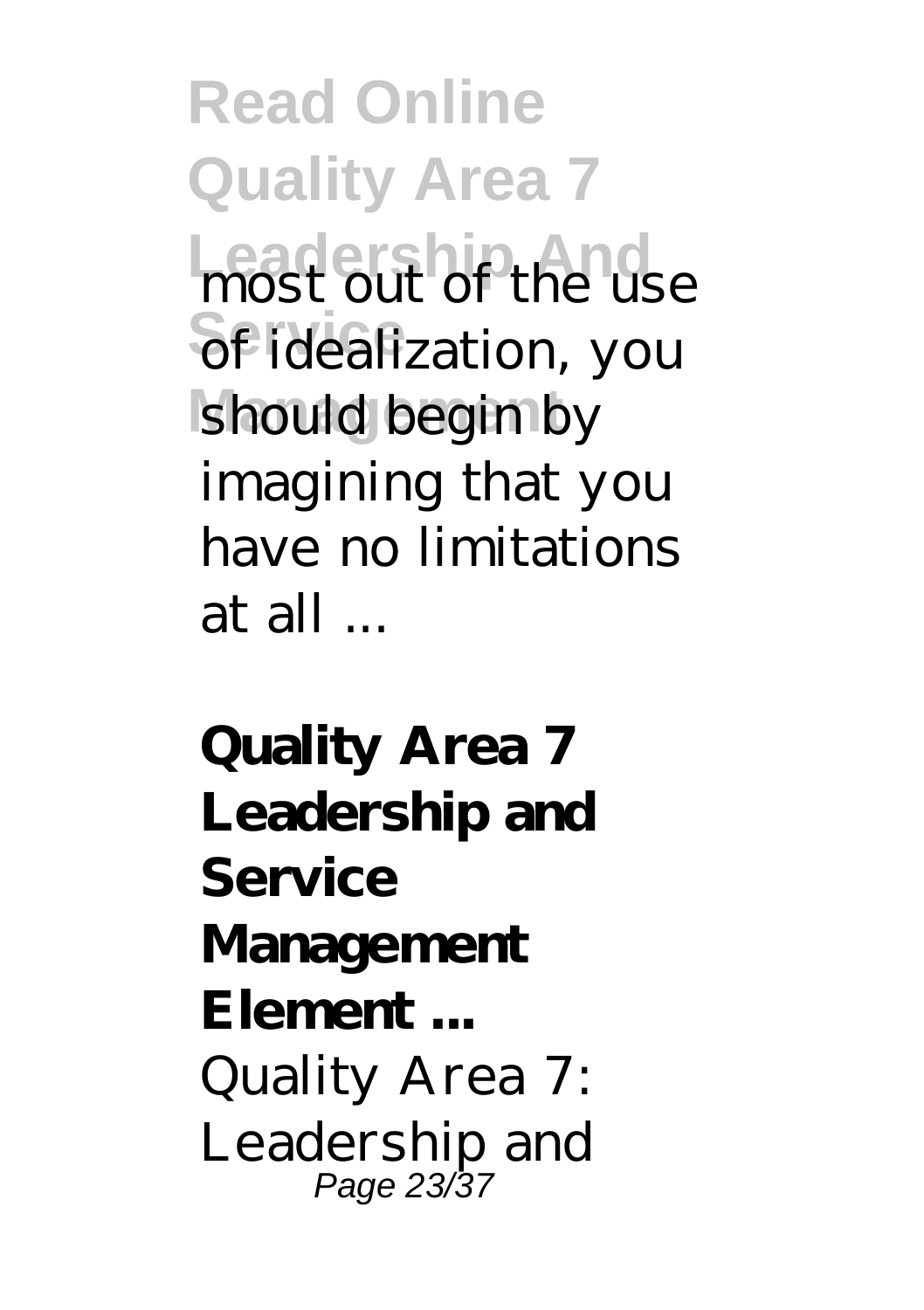**Read Online Quality Area 7 Leadership And** service **Service** management Standard 7.11t Effective leadership promotes a positive organisational culture and builds a professional learning community. Element 7.1.1 Appropriate governance arrangements are in place to manage the Page 24/37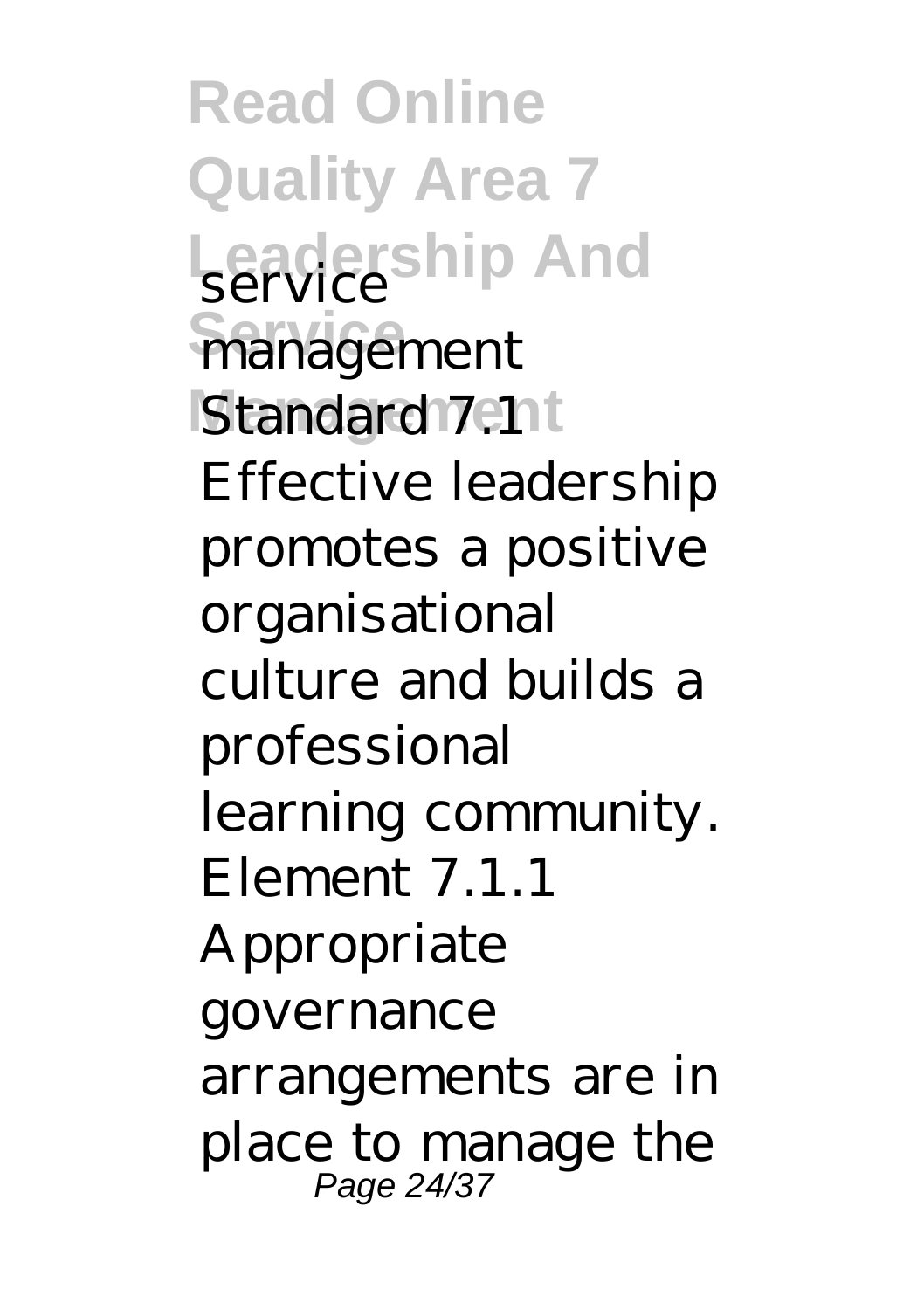**Read Online Quality Area 7 Leadership And** service. **Service**

**How To Achieve Quality Area 7 - Aussie Childcare Network** Quality Area 7: Governance and Leadership 7.1 Governance Governance supports the operation of a quality service Page 25/37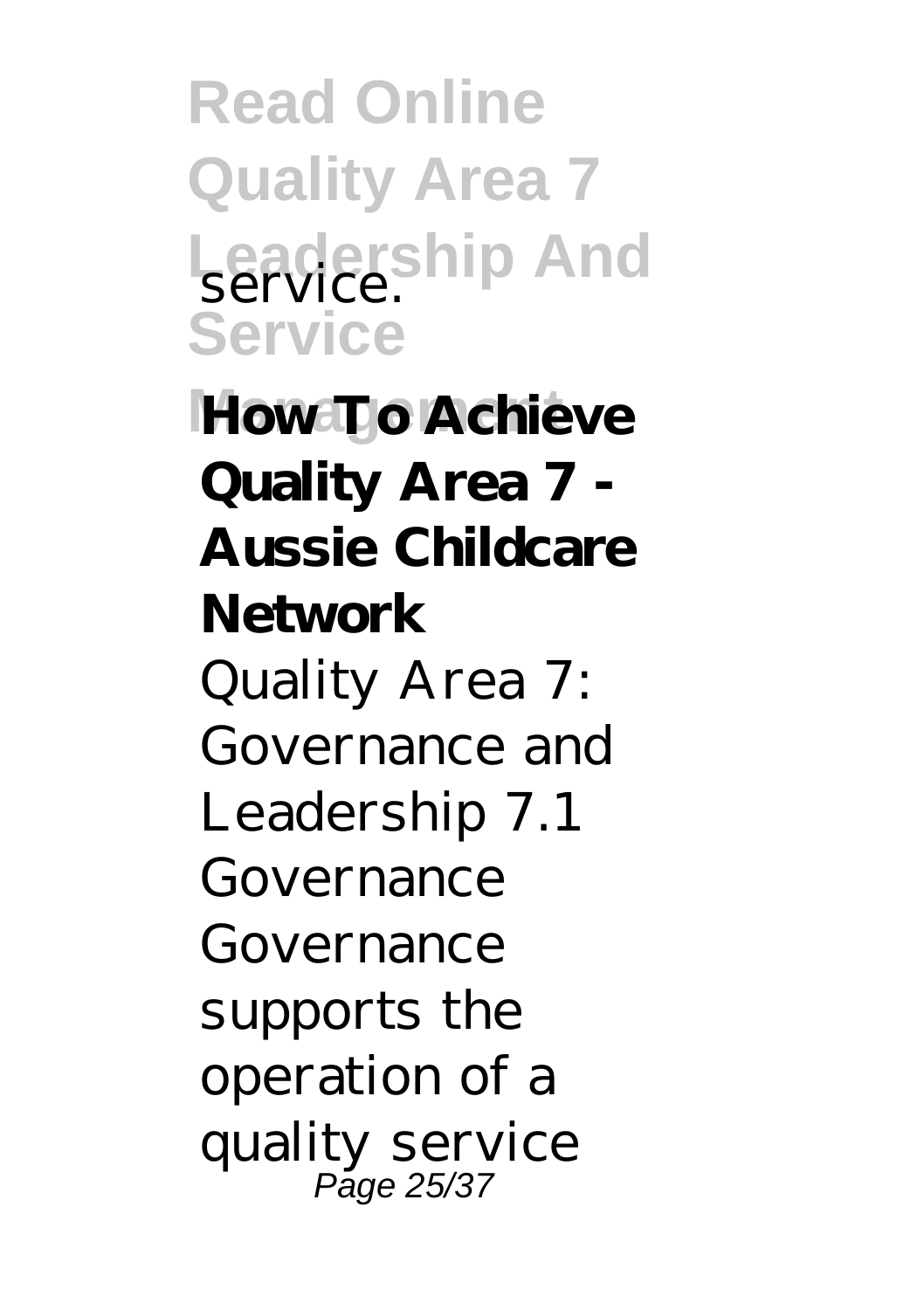**Read Online Quality Area 7 Lead Service** And **Service** philosophy and purposes Ant statement of philosophy guides all aspects of the service's operations 7.1.2 Management Systems Systems are in place to manage risk and enable the effective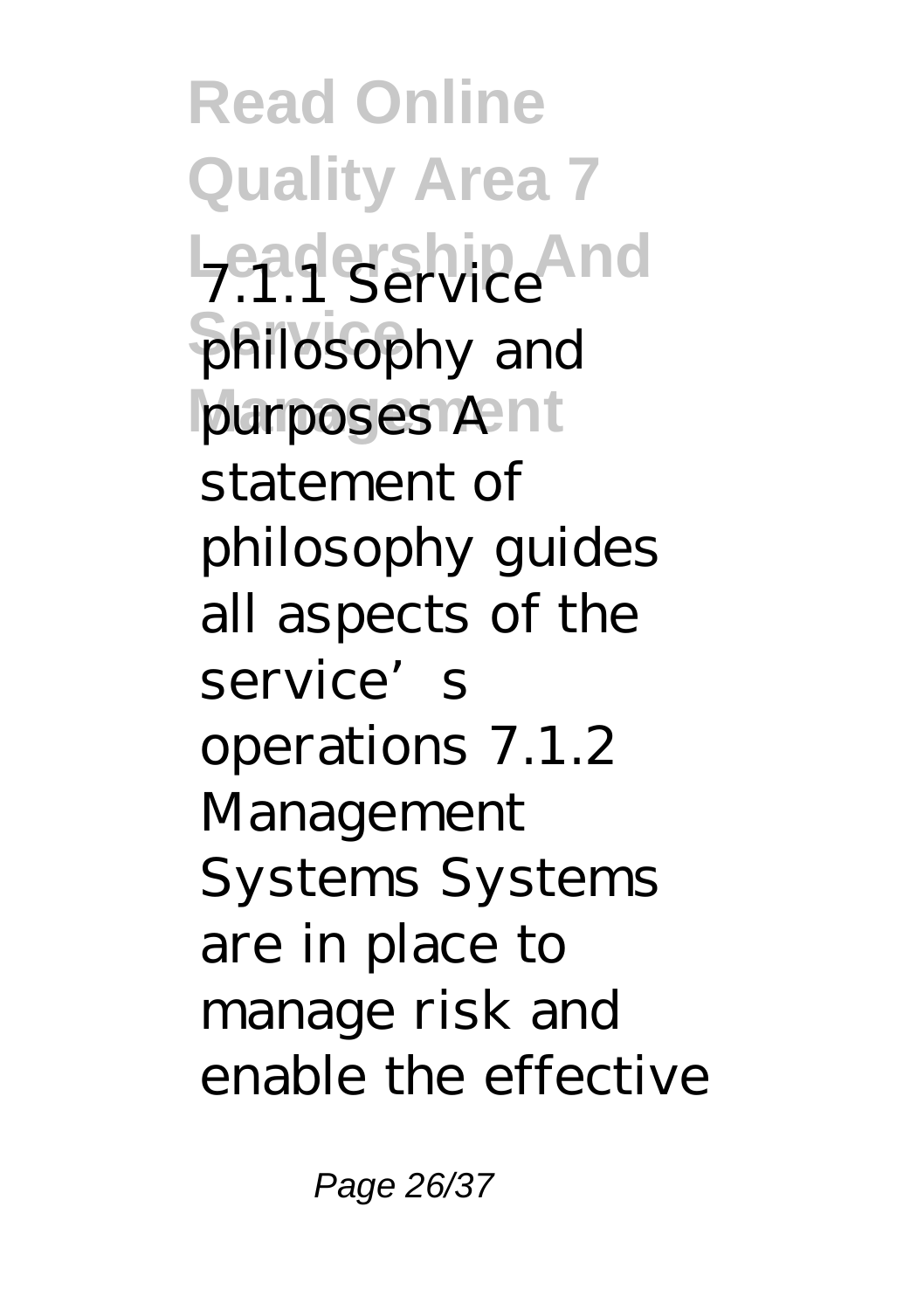**Read Online Quality Area 7 EDUCATIONAL**<sup>d</sup> **Service LEADERSHIP AND TEAM BUILDING** The aim of Quality Area 7 under the National Quality Standard is to support effective leadership and management of the service that contributes to quality environments for Page 27/37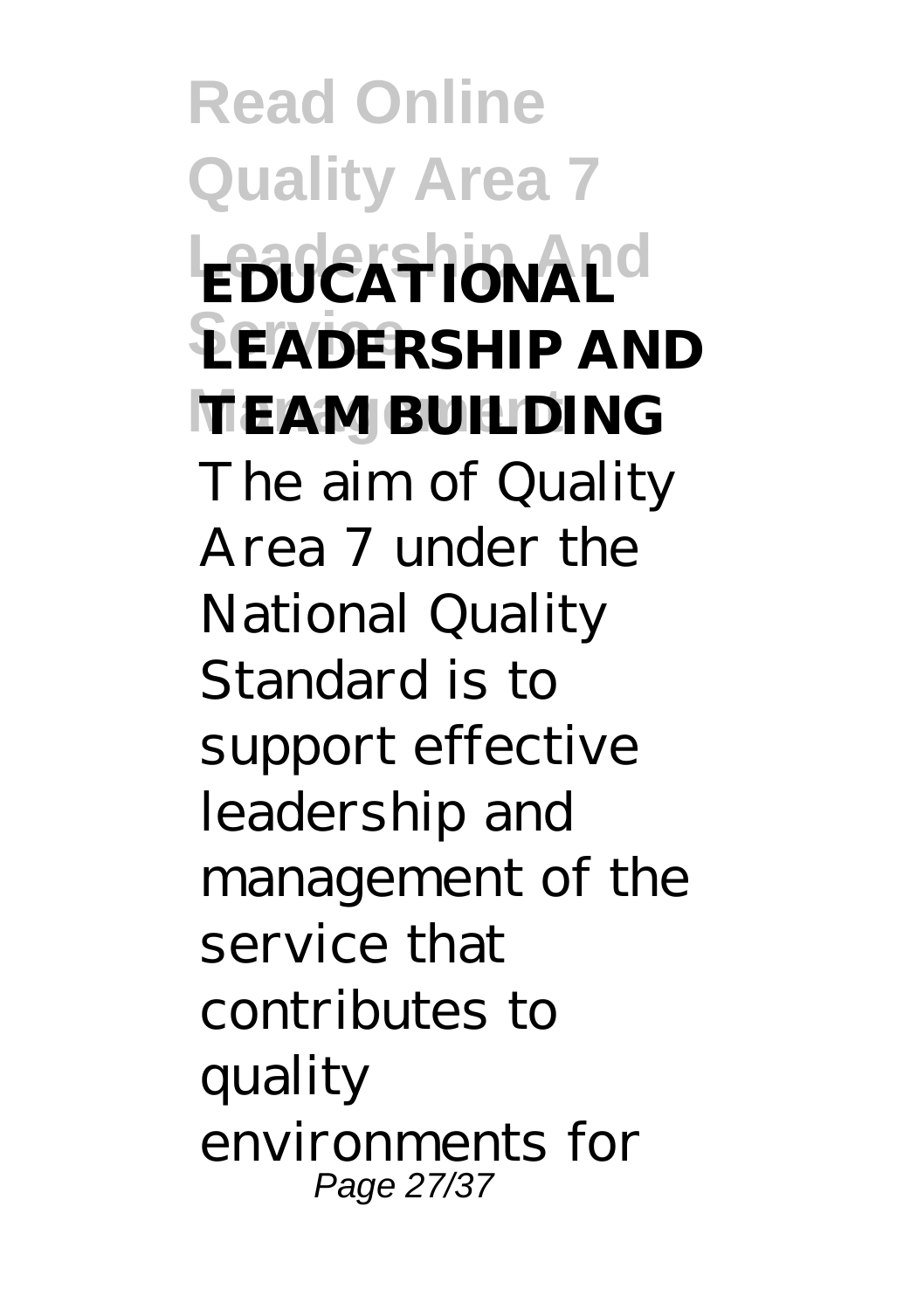**Read Online Quality Area 7 Leadership And** children's learning and development. Well-documented policies and procedures, wellmaintained records, shared values, clear direction and reflective practices enable the service to function as a learning community.

## **THE ROLE OF THE** Page 28/37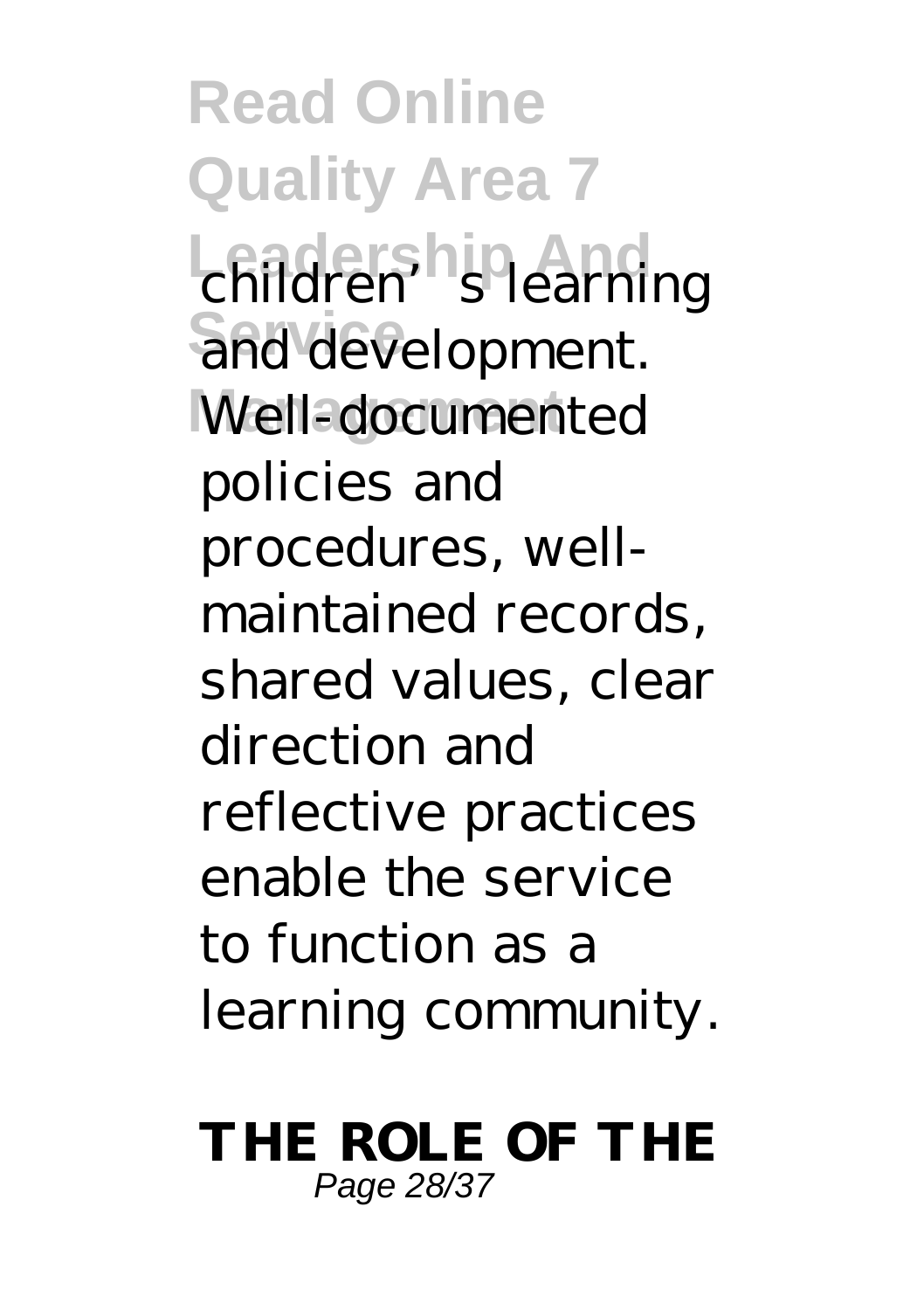**Read Online Quality Area 7 EDUCATIONAL**<sup>d</sup> **Service LEADER Management** Quality Area 7 – Governance and leadership Effective leadership and governance of the service contributes to quality environments for children's learning and development. Effective leaders establish shared Page 29/37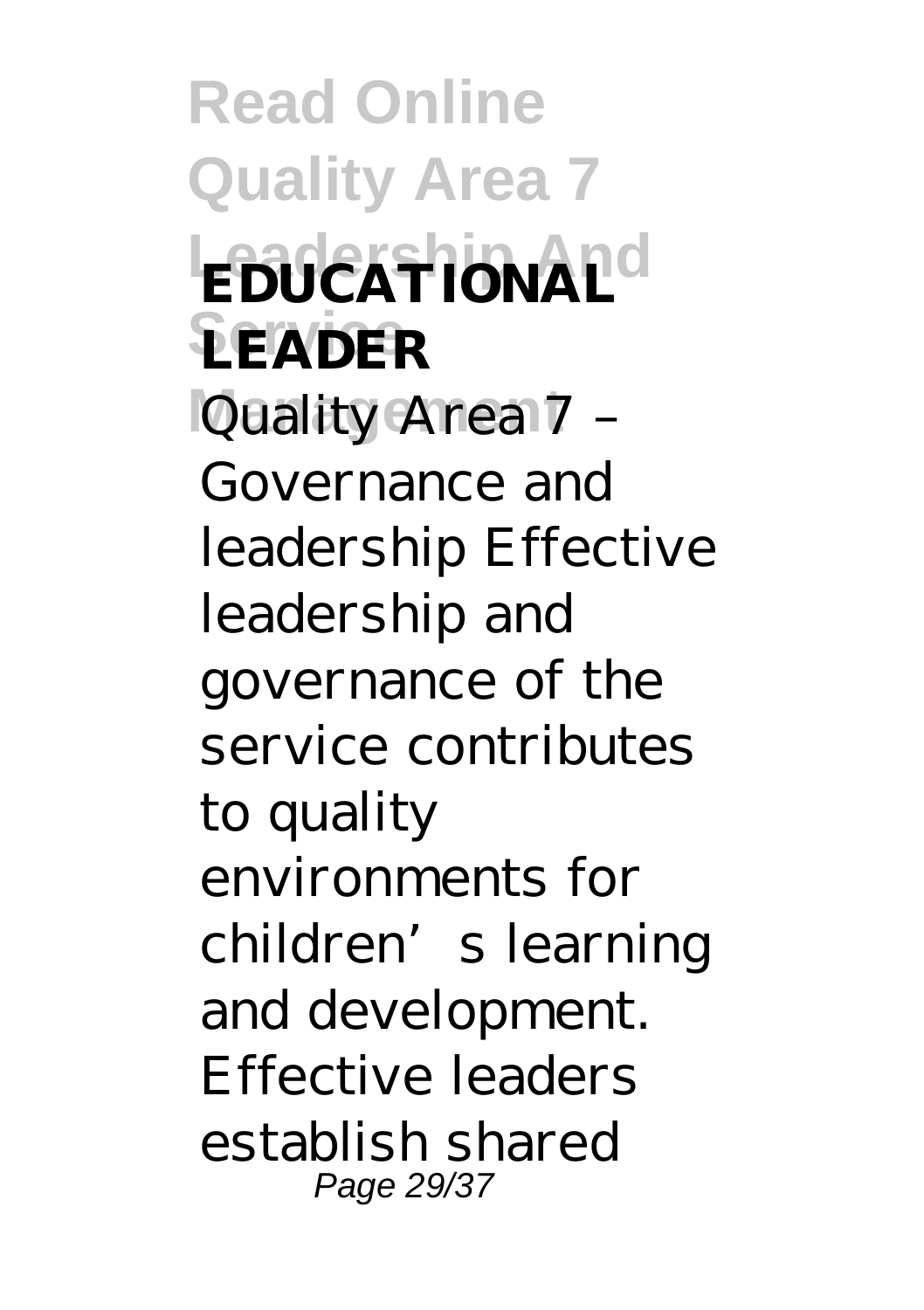**Read Online Quality Area 7 Leadership And** values for the **Service** service and set clear direction for the service's continuous improvement.

## **Exceeding Guidance For Quality Area 7 - Aussie Childcare**

Quality Area 7 | Educational leadership and team Page 30/37

**...**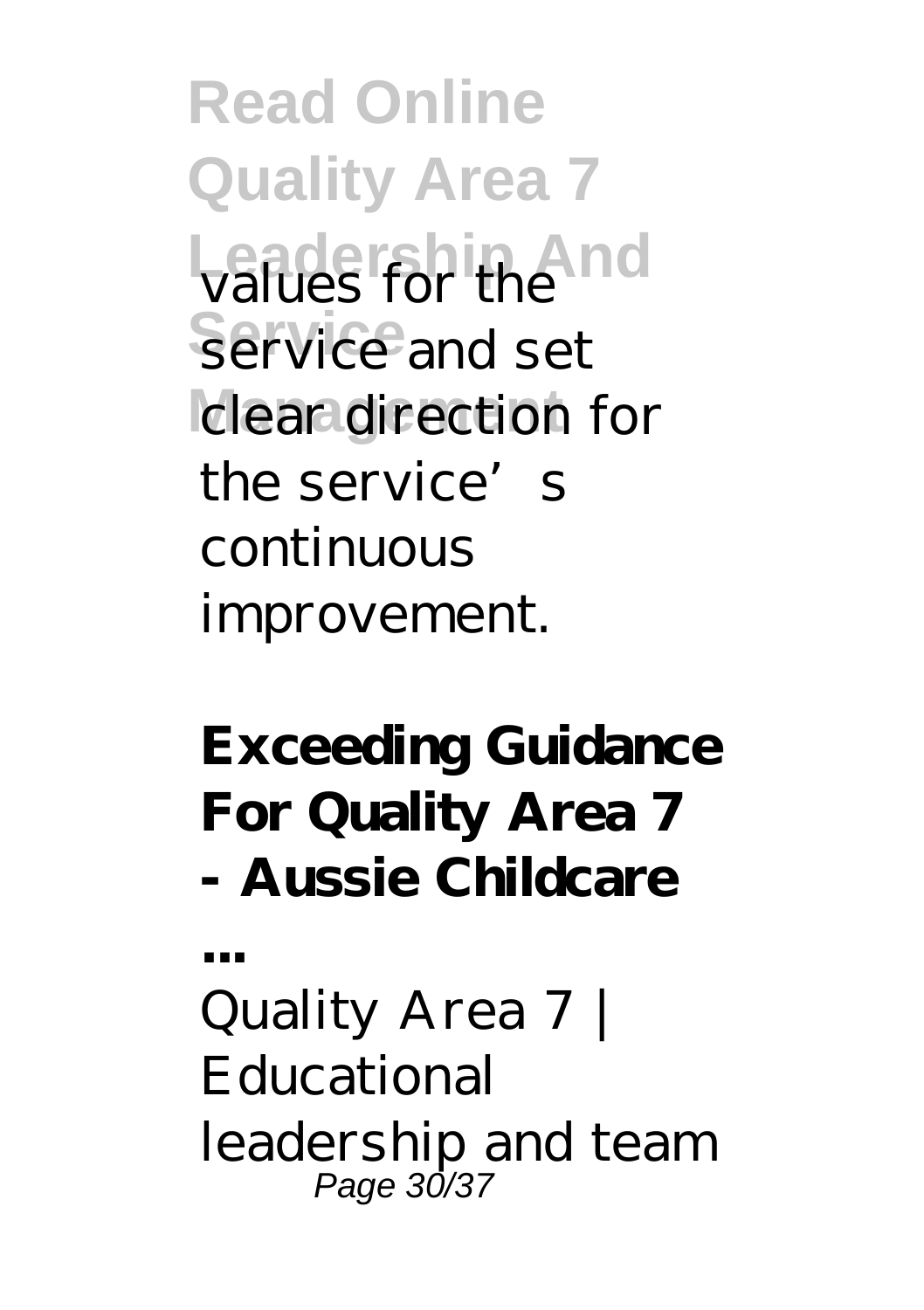**Read Online Quality Area 7 building The And** educational leader is responsible for leading the development of the curriculum at the service. To do this effectively the educational leader should encourage educators to collaborate and ensure the establishment of Page 31/37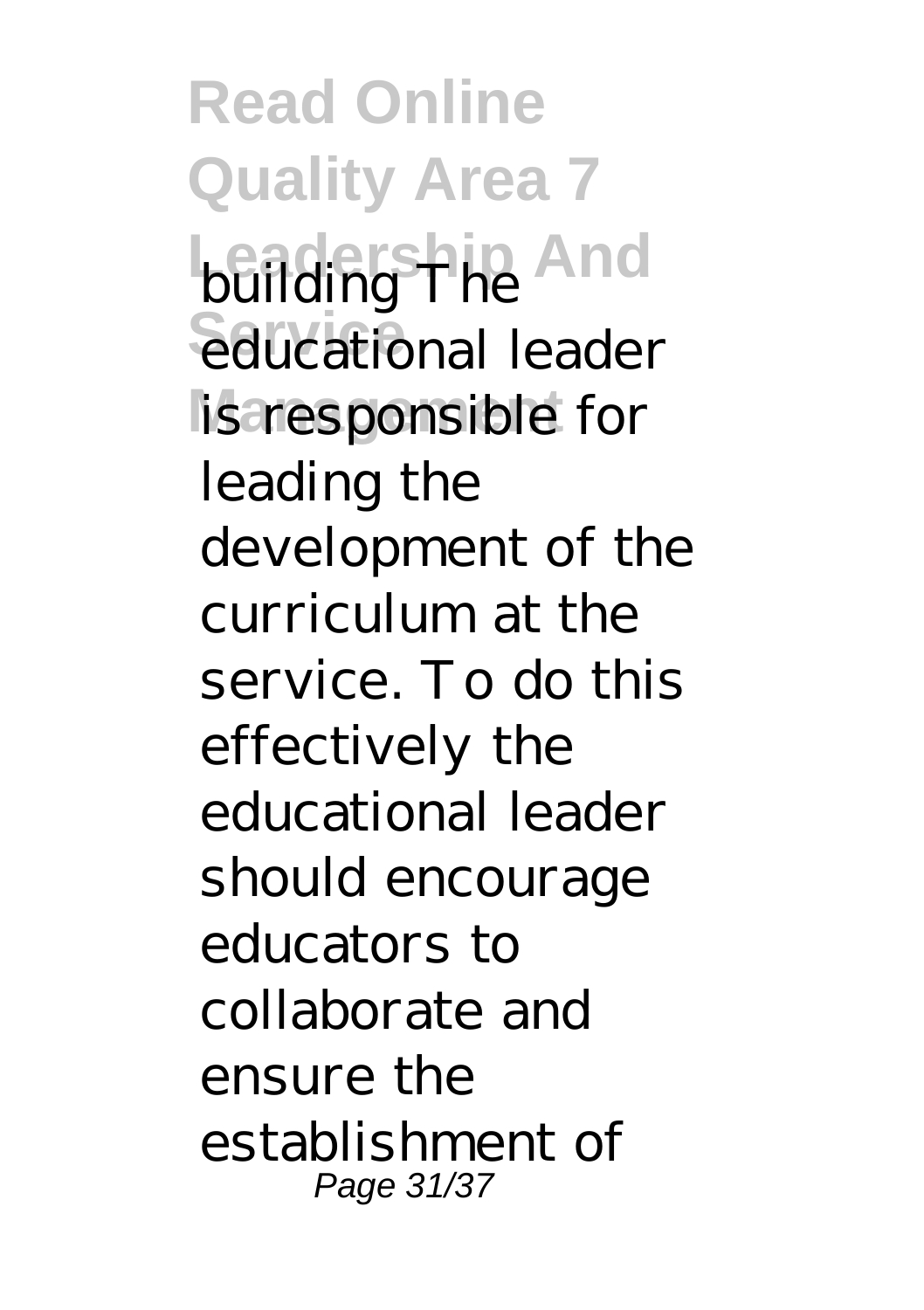**Read Online Quality Area 7 Leadership And** clear goals **Service**

**Quality Area 7: Leadership and service management** This is a video series for parents and families of children who attend early childhood or school age care services. In this episode, we look at Page 32/37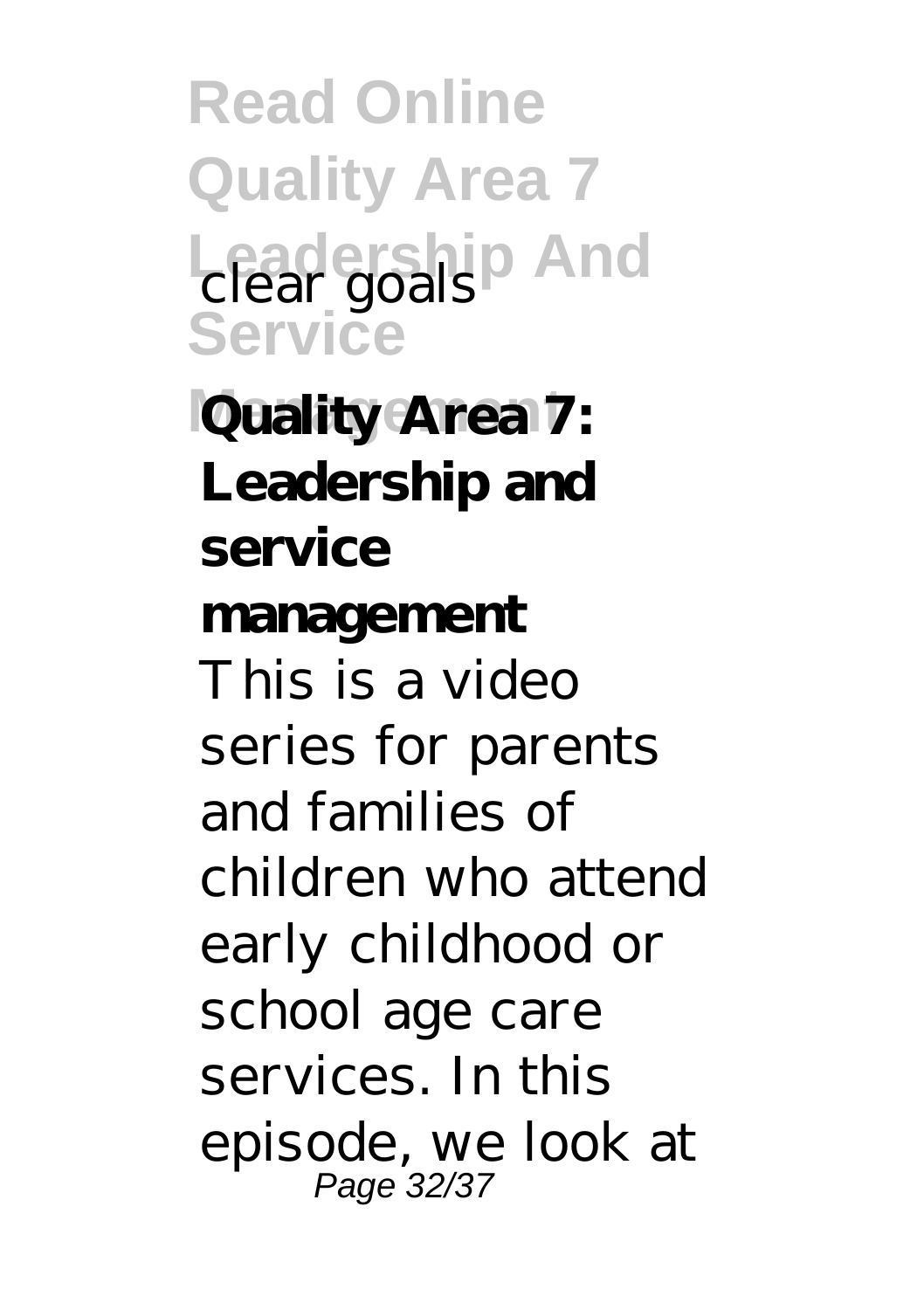**Read Online Quality Area 7** the leadership and management of your child's.nt

**Exclusive Report - Quality Area 7 • First Years Consulting** QUALITY STANDARD The importance of educational leadership is reflected in Quality Page 33/37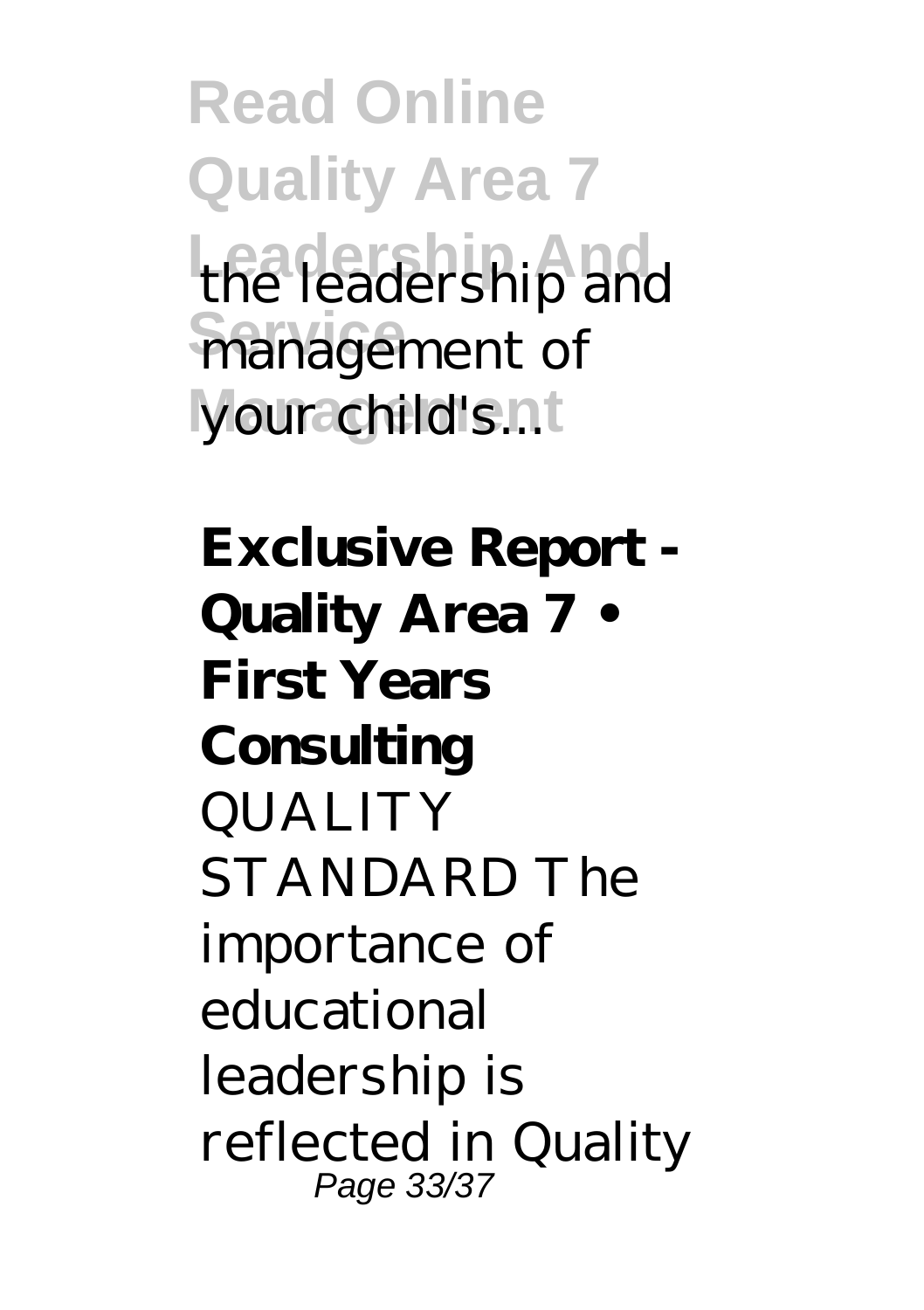**Read Online Quality Area 7** Area 7 of the And **Service** National Quality Standard<sup>(NQS)</sup>, in particular: Standard 7.2: Effective leadership builds and promotes a positive organisational culture and professional learning community. Element  $7.2.2$ : The educational leader Page 34/37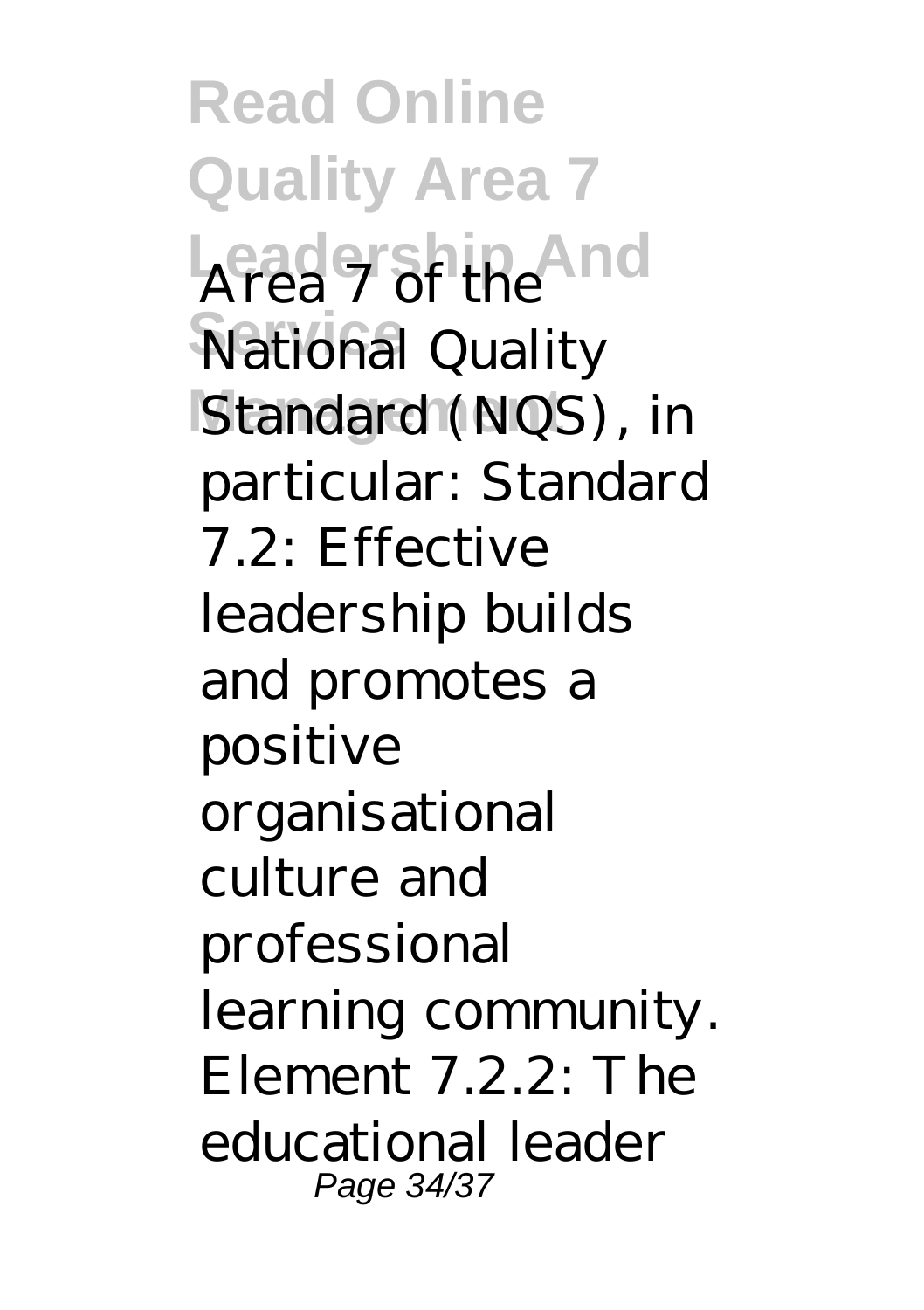**Read Online Quality Area 7 Leadership And** is supported and leads the **Management**

**Quality Area 7 Leadership And** The aim of Quality Area 7 under the National Quality Standard is to support effective leadership and management of the service that Page 35/37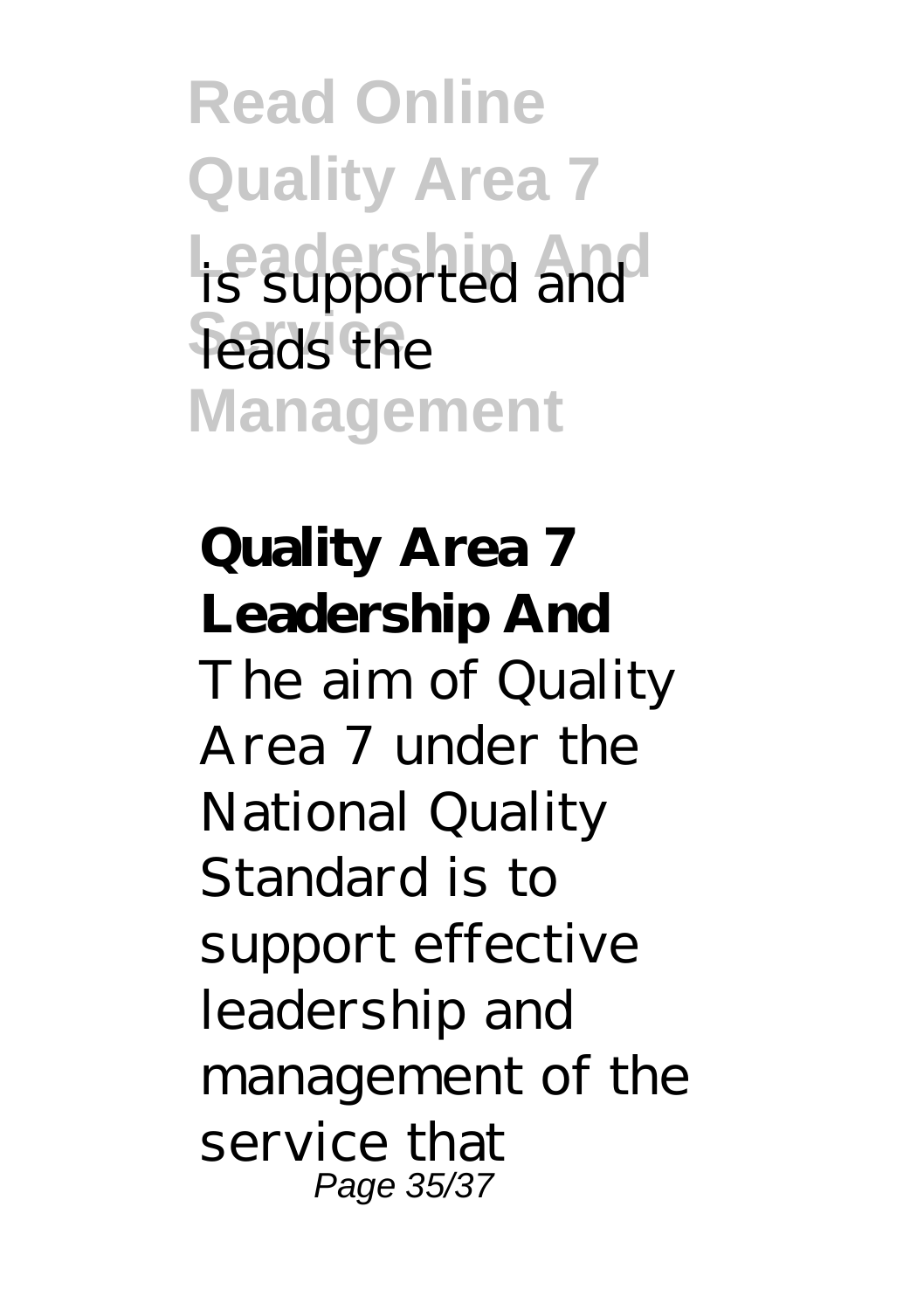**Read Online Quality Area 7 Leadership And** contributes to **Sualitye** environments for children's learning and development. Well-documented policies and procedures, wellmaintained records, shared values, clear direction and reflective practices enable the service to function as a Page 36/37